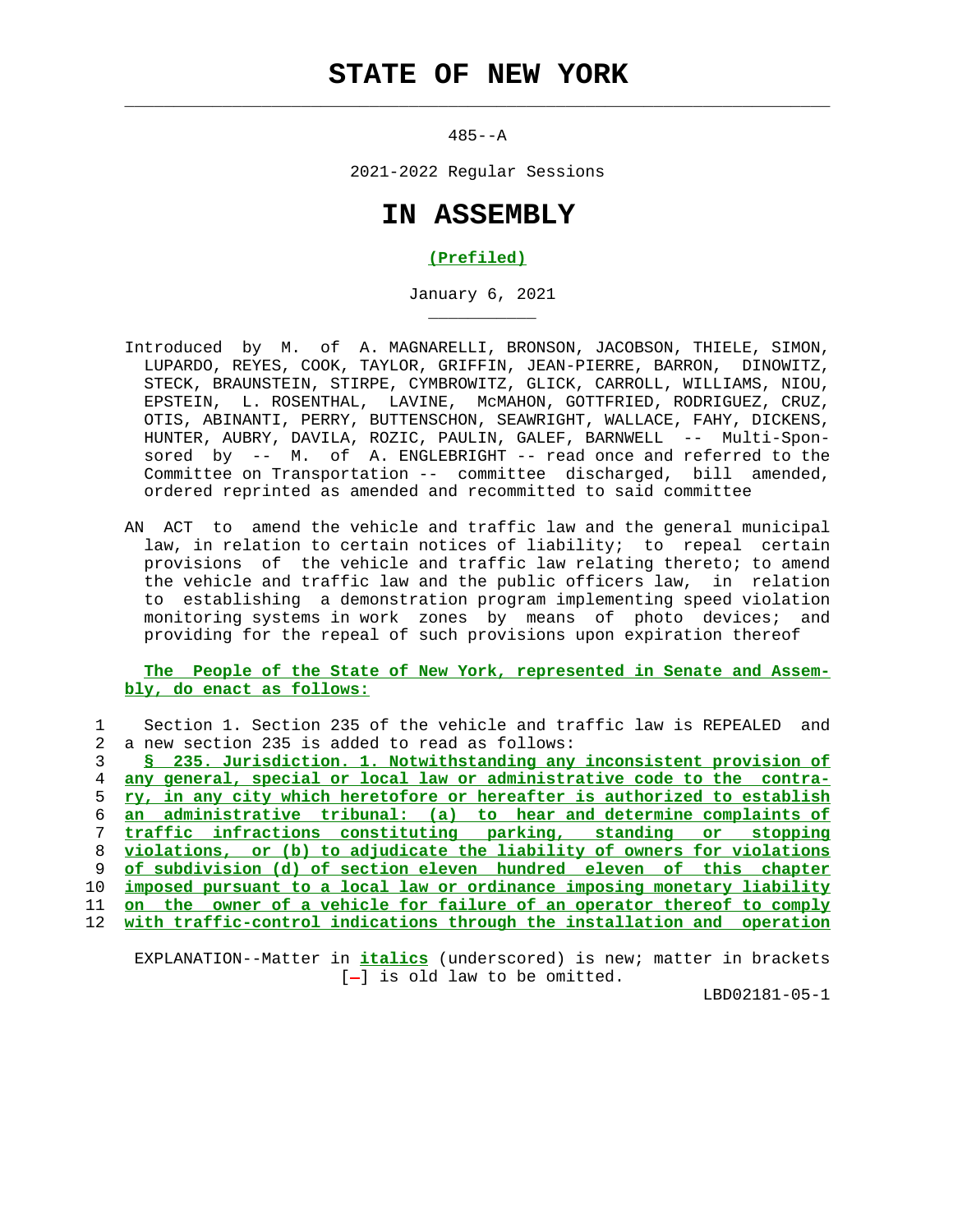**of traffic-control signal photo violation-monitoring systems, in accord- ance with article twenty-four of this chapter, or (c) to adjudicate the liability of owners for violations of subdivision (b), (c), (d), (f) or (g) of section eleven hundred eighty of this chapter imposed pursuant to a demonstration program imposing monetary liability on the owner of a vehicle for failure of an operator thereof to comply with such posted maximum speed limits through the installation and operation of photo speed violation monitoring systems, in accordance with article thirty of this chapter, or (d) to adjudicate the liability of owners for violations of bus lane restrictions as defined by article twenty-four of this chapter imposed pursuant to a bus rapid transit program imposing monetary liability on the owner of a vehicle for failure of an operator thereof to comply with such bus lane restrictions through the installa- tion and operation of bus lane photo devices, in accordance with article twenty-four of this chapter, or (e) to adjudicate the liability of owners for violations of toll collection regulations imposed by certain public authorities pursuant to the law authorizing such public authori- ties to impose monetary liability on the owner of a vehicle for failure of an operator thereof to comply with toll collection regulations of such public authorities through the installation and operation of photo-monitoring systems, in accordance with the provisions of section two thousand nine hundred eighty-five of the public authorities law and sections sixteen-a, sixteen-b and sixteen-c of chapter seven hundred seventy-four of the laws of nineteen hundred fifty, or (f) to adjudicate the liability of owners for violations of section eleven hundred seven- ty-four of this chapter when meeting a school bus marked and equipped as provided in subdivisions twenty and twenty-one-c of section three hundred seventy-five of this chapter imposed pursuant to a local law or ordinance imposing monetary liability on the owner of a vehicle for failure of an operator thereof to comply with school bus red visual signals through the installation and operation of school bus photo violation monitoring systems, in accordance with article twenty-nine of this chapter, or (g) to adjudicate the liability of owners for violations of subdivision (b), (d), (f) or (g) of section eleven hundred eighty of this chapter imposed pursuant to a demonstration program imposing monetary liability on the owner of a vehicle for failure of an operator thereof to comply with such posted maximum speed limits within a highway construction or maintenance work area through the installation and operation of photo speed violation monitoring systems, in accordance with article thirty of this chapter, such tribunal and the rules and regulations pertaining thereto shall be constituted in substantial conformance with the following sections. 2. Notwithstanding any inconsistent provision of any general, special or local law or administrative code to the contrary, any city with a population in excess of one hundred thousand persons according to the nineteen hundred eighty United States census hereinafter referred to as a city shall provide notice of parking violations and of the imposition of additional penalties whenever the person who is liable therefor fails to respond to the parking ticket in the manner designated thereon. Such notice shall be in substantial conformance with the following provisions: a. Notice. (1) Whenever a city issues a notice of violation for a parking violation, it shall be served in the manner prescribed by subdi- vision two of section two hundred thirty-eight of this article. (2) Whenever a person has been issued a notice of violation for a**

**parking violation and has not responded in the manner described in the**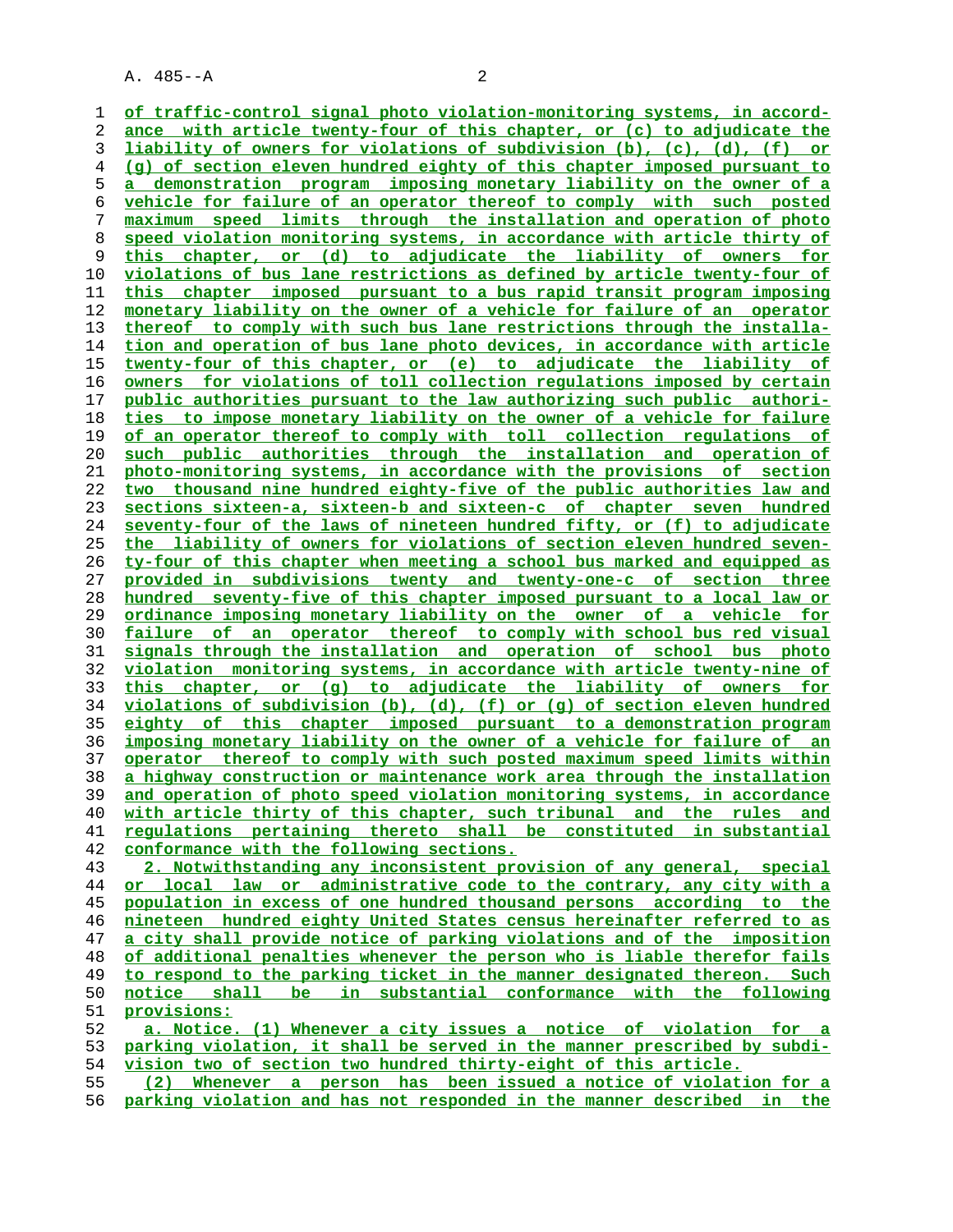**notice, a city shall give the owner a second notice of the violation by regular first class mail: (i) within forty days of issuance of the first notice of violation for a parking violation where the vehicle is a vehi- cle registered in this state; or (ii) within forty days of the receipt by such city of the name and address of the owner of the vehicle where the vehicle is a vehicle registered in any other state. Such second notice shall include, but not be limited to, the following information: (A) that the owner has a period of twenty days from issuance of the second notice in which to respond to the notice of violation for a park- ing violation; (B) that failure to respond to the notice of violation for a parking violation may result in the suspension and non-renewal of the owner's registration; (C) that failure to respond to the notice of violation for a parking violation may subject the owner to additional penalties as provided in paragraph b of this subdivision; (D) that failure to respond to the notice of violation for a parking violation shall subject the owner to a default judgment as provided in paragraph c of this subdivision and the additional penalties imposed upon parking violations pursuant to paragraph b of this subdivision; and (E) that submission of a plea of guilty to the parking violation makes the owner liable for payment of the stated fine and additional penalties imposed pursuant to paragraph b of this subdivision and the mandatory surcharge of fifteen dollars imposed upon parking violations pursuant to section eighteen hundred nine-a of this chapter. b. Additional penalties. (1) For the purposes of this paragraph, each locality shall determine an initial response date of not less than eight days nor more than thirty days, after which time a penalty may be imposed. The liability for such initial penalty shall commence on the date following the initial response date. (2) Failure to respond to a notice of violation for a parking violation by the initial response date may result in the liability for a penalty in an amount of the fine indicated on the notice of violation for a parking violation; where a city has given a second notice pursuant to paragraph a of this subdivision, the following schedule of additional penalties may apply: (A) failure to respond to a notice of violation for a parking violation by the initial response date may result in the liability for an additional penalty not to exceed ten dollars or, if the first penalty assessed by a city does not exceed five dollars, such city may assess an additional penalty within thirty-one to seventy-five days not to exceed ten dollars; and (B) where a city has given a second notice pursuant to paragraph a of this subdivision failure to respond to a notice of violation for a park- ing violation within seventy-five days may result in the liability, commencing on the seventy-sixth day, for an additional penalty not to exceed twenty dollars. (3) Where the additional penalty schedule set forth in subparagraph two of this paragraph, as interpreted in 9 New York Code of Rules and Regulations Part 6180, has not been implemented by a city and is not in effect in such city on or before January first, nineteen hundred nine- ty-three, the provisions of this paragraph shall not apply. For the purposes of this subdivision, the provisions of this paragraph shall not be considered to have been implemented and in effect unless the penalty schedule contained herein shall have been applied to parking violations**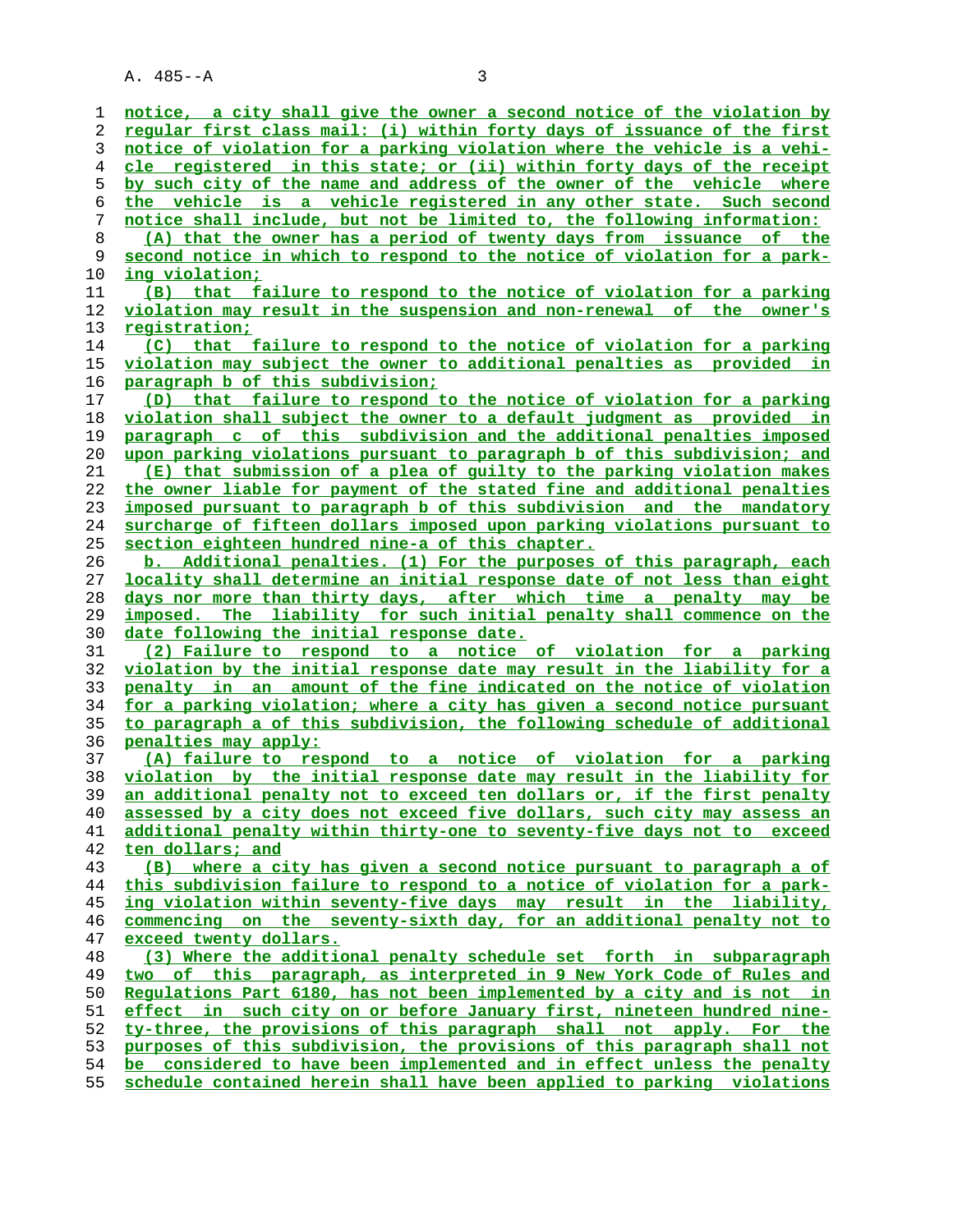| 1              | issued in such city on or before January first, nineteen hundred nine-                                                                                  |
|----------------|---------------------------------------------------------------------------------------------------------------------------------------------------------|
| 2              | ty-three.                                                                                                                                               |
| 3              | b-1. Alternate additional penalty schedule. In any city in which the                                                                                    |
| $\overline{4}$ | schedule of penalties contained in subparagraph two of paragraph b of                                                                                   |
| 5              | this subdivision, as interpreted in 9 New York Code of Rules and Requ-                                                                                  |
| 6              | lations Part 6180, has not been implemented and was not in effect on or                                                                                 |
| 7              | before January first, nineteen hundred ninety-three, the provisions of                                                                                  |
| 8              | this paragraph shall only apply upon enactment of a local law containing                                                                                |
| 9              | the penalty schedule provided in this paragraph prior to March 28, 1993.                                                                                |
| 10             | Following the enactment of such a local law, such city may elect to                                                                                     |
| 11             | impose the additional penalties set forth in subparagraphs one and two                                                                                  |
| 12             | of this paragraph for failure to respond to a notice of violation for a                                                                                 |
| 13             | parking violation in accordance with this paragraph. In the event that                                                                                  |
| 14             | no such local law was enacted prior to March 28, 1993, the alternate                                                                                    |
| 15             | additional penalty schedule set forth in paragraph b-2 of this subdivi-                                                                                 |
| 16             | sion shall apply.                                                                                                                                       |
| 17             | (1) Failure to respond to a notice of violation for a parking                                                                                           |
| 18             | violation within thirty days shall result in liability, commencing on                                                                                   |
| 19             | the thirty-first day, for an additional penalty in an amount not to                                                                                     |
| 20             | exceed ten dollars, indicated on the notice of violation for a parking                                                                                  |
| 21             | violation; where a city has given a second notice pursuant to paragraph                                                                                 |
| 22             | a of this subdivision failure to respond to a notice of violation for a                                                                                 |
| 23             | parking violation within forty-five days may result in liability,                                                                                       |
| 24             | commencing on the forty-sixth day, for the penalty prescribed above for                                                                                 |
| 25             | failure to respond within thirty days and an additional penalty not to                                                                                  |
| 26             | exceed twenty dollars; and where a city has given a second notice pursu-                                                                                |
| 27             | ant to paragraph a of this subdivision failure to respond to a notice of                                                                                |
| 28             | violation for a parking violation within seventy-five days may result in                                                                                |
| 29             | liability, commencing on the seventy-sixth day, for the penalties                                                                                       |
| 30             | prescribed above for failure to respond within thirty days and for fail-                                                                                |
| 31             | ure to respond within forty-five days and an additional penalty not to                                                                                  |
| 32             | exceed thirty dollars.                                                                                                                                  |
| 33             | (2) Notwithstanding the foregoing schedule of alternative additional                                                                                    |
| 34             | penalties, if an owner makes a plea or appears within twenty days after                                                                                 |
| 35             | issuance of a second notice of violation in accordance with paragraph a                                                                                 |
| 36             | of this subdivision, or prior to such mailing, such additional penalty                                                                                  |
| 37             | shall not exceed ten dollars.                                                                                                                           |
| 38             | b-2. Alternate additional penalty schedule. In any city in which the                                                                                    |
| 39             | schedule of penalties contained in paragraph b of this subdivision, as                                                                                  |
| 40             | interpreted in 9 New York Code of Rules and Requlations Part 6180, has                                                                                  |
| 41             | not been implemented and was not in effect on or before January first,                                                                                  |
| 42             | nineteen hundred ninety-three and which has not enacted a local law                                                                                     |
| 43             | pursuant to paragraph b-1 of this subdivision prior to March 28, 1993,                                                                                  |
| 44             | the following alternate additional penalty schedule shall apply:<br>(1) Failure to respond to a notice of violation for a parking                       |
| 45             | violation within eight days may result in the liability, commencing on                                                                                  |
| 46             | the ninth day, for an additional penalty in an amount not to exceed five                                                                                |
| 47<br>48       | dollars;                                                                                                                                                |
| 49             | (2) Failure to respond to a notice of violation for a parking                                                                                           |
| 50             |                                                                                                                                                         |
| 51             | <u>violation within thirty days may result in the liability, commencing on</u><br>the thirty-first day, for the penalty prescribed above for failure to |
| 52             | respond within eight days and an additional penalty not to exceed ten                                                                                   |
| 53             | dollars or, if the first penalty assessed by the city does not exceed                                                                                   |
| 54             | five dollars, such city may assess an additional penalty within thirty-                                                                                 |
| е е.           |                                                                                                                                                         |

**one to seventy-five days not to exceed ten dollars;**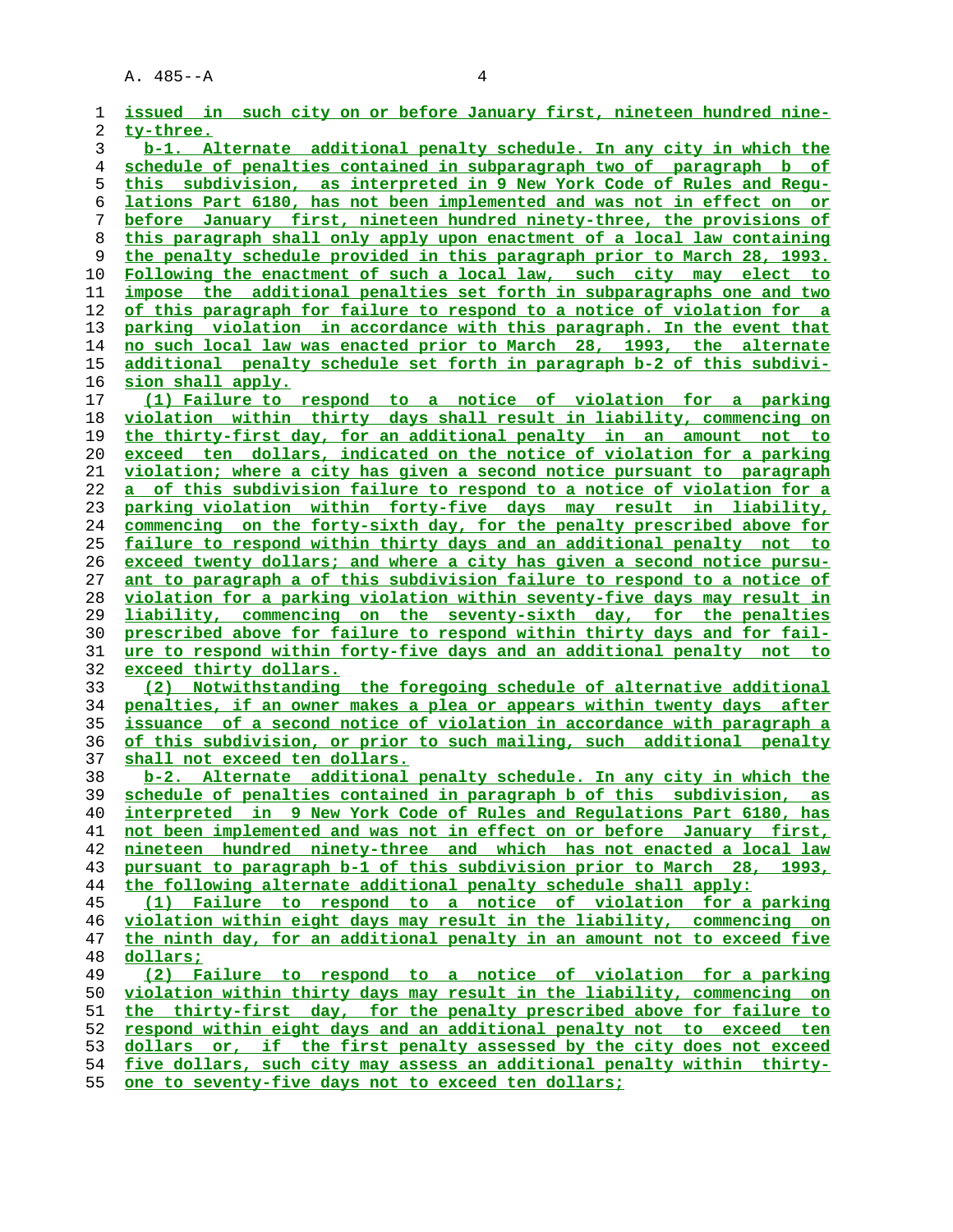**(3) Where a city has given a second notice pursuant to paragraph a of this subdivision failure to respond to a notice of violation for a park- ing violation within seventy-five days may result in the liability, commencing on the seventy-sixth day, for the penalties prescribed above for failure to respond within eight days and for failure to respond within thirty days and an additional penalty not to exceed twenty dollars; and (4) Notwithstanding the foregoing schedule of alternate penalties, if an owner makes a plea or appears within twenty days after issuance of a second notice of violation in accordance with paragraph a of this subdi- vision, or prior to such mailing, such additional penalty shall not exceed five dollars. c. Default judgment. Where a city has given notice pursuant to para- graph a of this subdivision, failure to respond to a notice of violation for a parking violation within ninety days shall be deemed an admission of liability and shall subject the owner to a default judgment being entered thereon in an amount not greater than the amount of the original fine and accrued penalties plus any applicable surcharges. Such default shall be reported to the department which department shall cause a suspension and non-renewal of the owner's registration pursuant to the provisions of subdivision four-c of section five hundred ten of this chapter. 3. Nothing set forth in this article shall be construed to authorize the imposition of monetary liability on the owner of a vehicle for fail- ure of an operator thereof to comply with any provision of law, rule or regulation through the installation and operation of a photo enforcement device or system, except as otherwise explicitly authorized by article twenty-four, twenty-nine or thirty of this chapter, by section two thou- sand nine hundred eighty-five of the public authorities law, or by sections sixteen-a, sixteen-b and sixteen-c of chapter seven hundred seventy-four of the laws of nineteen hundred fifty, nor be construed to grant any municipality the authority to establish by local law, ordi- nance, order, rule, regulation, resolution or any other means, an admin- istrative tribunal to hear and determine complaints of traffic infrac- tions or jurisdiction to adjudicate any liability set forth in subdivision one of this section.** 37 § 2. Subdivision 1 of section 236 of the vehicle and traffic law is 38 REPEALED and a new subdivision 1 is added to read as follows: **1. Creation. In any city as hereinbefore or hereafter authorized such tribunal when created shall be known as the parking violations bureau and shall have jurisdiction of traffic infractions which constitute a parking violation and, where authorized: (a) to adjudicate the liability of owners for violations of subdivision (d) of section eleven hundred eleven of this chapter imposed pursuant to a local law or ordinance imposing monetary liability on the owner of a vehicle for failure of an operator thereof to comply with traffic-control indications through the installation and operation of traffic-control signal photo violation- monitoring systems, in accordance with article twenty-four of this chap- ter, or (b) to adjudicate the liability of owners for violations of subdivision (b), (c), (d), (f) or (g) of section eleven hundred eighty of this chapter imposed pursuant to a demonstration program imposing monetary liability on the owner of a vehicle for failure of an operator thereof to comply with such posted maximum speed limits through the installation and operation of photo speed violation monitoring systems, in accordance with article thirty of this chapter, or (c) to adjudicate the liability of owners for violations of bus lane restrictions as**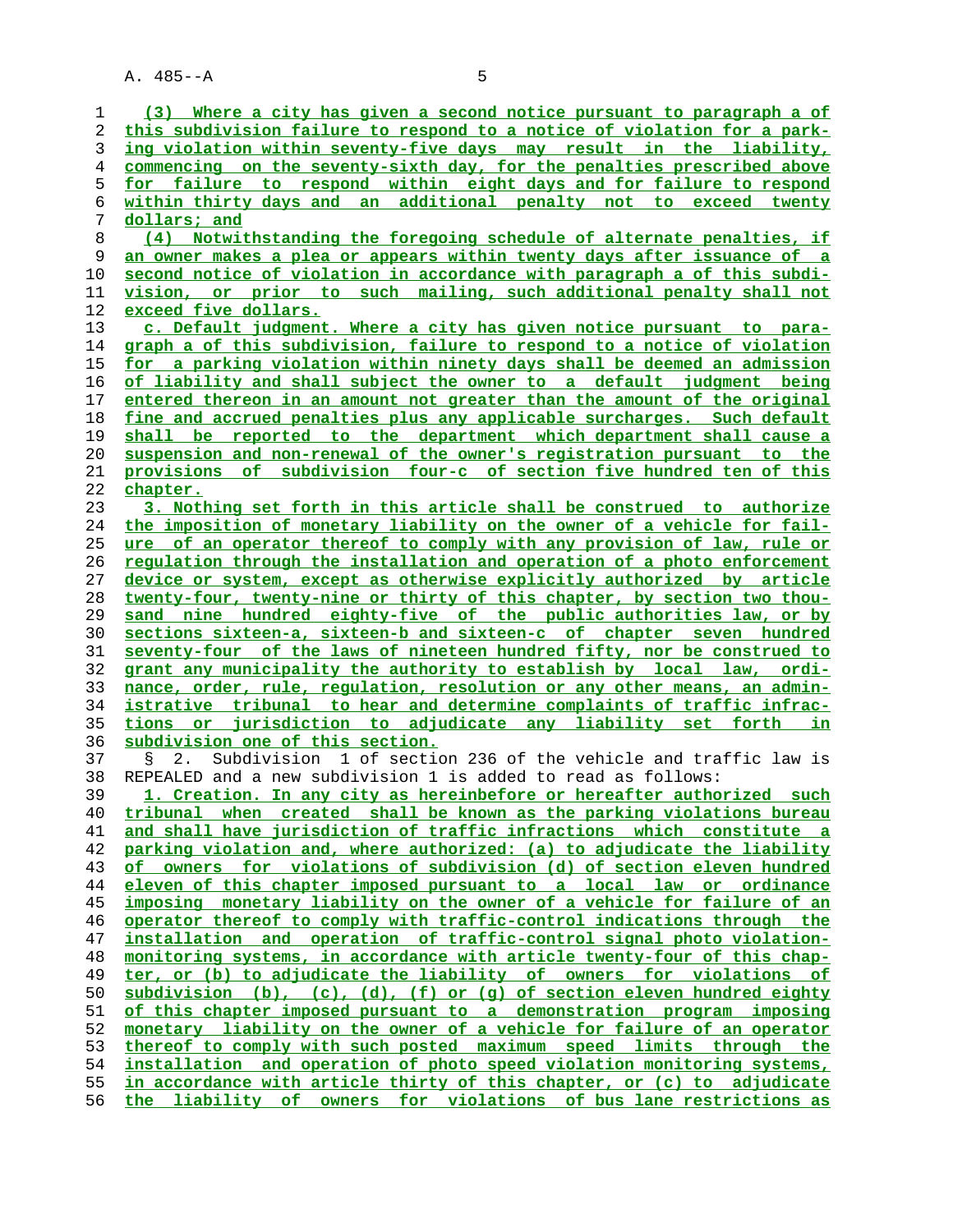**defined by article twenty-four of this chapter imposed pursuant to a bus rapid transit program imposing monetary liability on the owner of a vehicle for failure of an operator thereof to comply with such bus lane restrictions through the installation and operation of bus lane photo devices, in accordance with article twenty-four of this chapter, or (d) to adjudicate the liability of owners for violations of toll collection regulations imposed by certain public authorities pursuant to the law authorizing such public authorities to impose monetary liability on the owner of a vehicle for failure of an operator thereof to comply with toll collection regulations of such public authorities through the installation and operation of photo-monitoring systems, in accordance with the provisions of section two thousand nine hundred eighty-five of the public authorities law and sections sixteen-a, sixteen-b and sixteen-c of chapter seven hundred seventy-four of the laws of nineteen hundred fifty, or (e) to adjudicate the liability of owners for violations of section eleven hundred seventy-four of this chapter when meeting a school bus marked and equipped as provided in subdivisions twenty and twenty-one-c of section three hundred seventy-five of this chapter imposed pursuant to a local law or ordinance imposing monetary liability on the owner of a vehicle for failure of an operator thereof to comply with school bus red visual signals through the installation and operation of school bus photo violation monitoring systems, in accordance with article twenty-nine of this chapter, or (f) to adjudi- cate the liability of owners for violations of subdivision (b), (d), (f) or (g) of section eleven hundred eighty of this chapter imposed pursuant to a demonstration program imposing monetary liability on the owner of a vehicle for failure of an operator thereof to comply with such posted maximum speed limits within a highway construction or maintenance work area through the installation and operation of photo speed violation monitoring systems, in accordance with article thirty of this chapter. Such tribunal, except in a city with a population of one million or more, shall also have jurisdiction of abandoned vehicle violations. For the purposes of this article, a parking violation is the violation of any law, rule or regulation providing for or regulating the parking, stopping or standing of a vehicle. In addition for purposes of this article, "commissioner" shall mean and include the commissioner of traf- fic of the city or an official possessing authority as such a commis- sioner.** 39 § 3. Paragraph f of subdivision 1 of section 239 of the vehicle and 40 traffic law is REPEALED and a new paragraph f is added to read as 41 follows: **f. "Notice of violation" means a notice of violation as defined in subdivision nine of section two hundred thirty-seven of this article, but shall not be deemed to include a notice of liability issued pursuant to authorization set forth in articles twenty-four, twenty-nine and thirty of this chapter, section two thousand nine hundred eighty-five of the public authorities law and sections sixteen-a, sixteen-b and sixteen-c of chapter seven hundred seventy-four of the laws of nineteen hundred fifty to impose monetary liability on the owner of a vehicle for failure of an operator thereof: to comply with traffic-control indi- cations in violation of subdivision (d) of section eleven hundred eleven of this chapter through the installation and operation of traffic-con- trol signal photo violation-monitoring systems, in accordance with arti- cle twenty-four of this chapter; or to comply with certain posted maxi- mum speed limits in violation of subdivision (b), (c), (d), (f) or (g) of section eleven hundred eighty of this chapter through the installa-**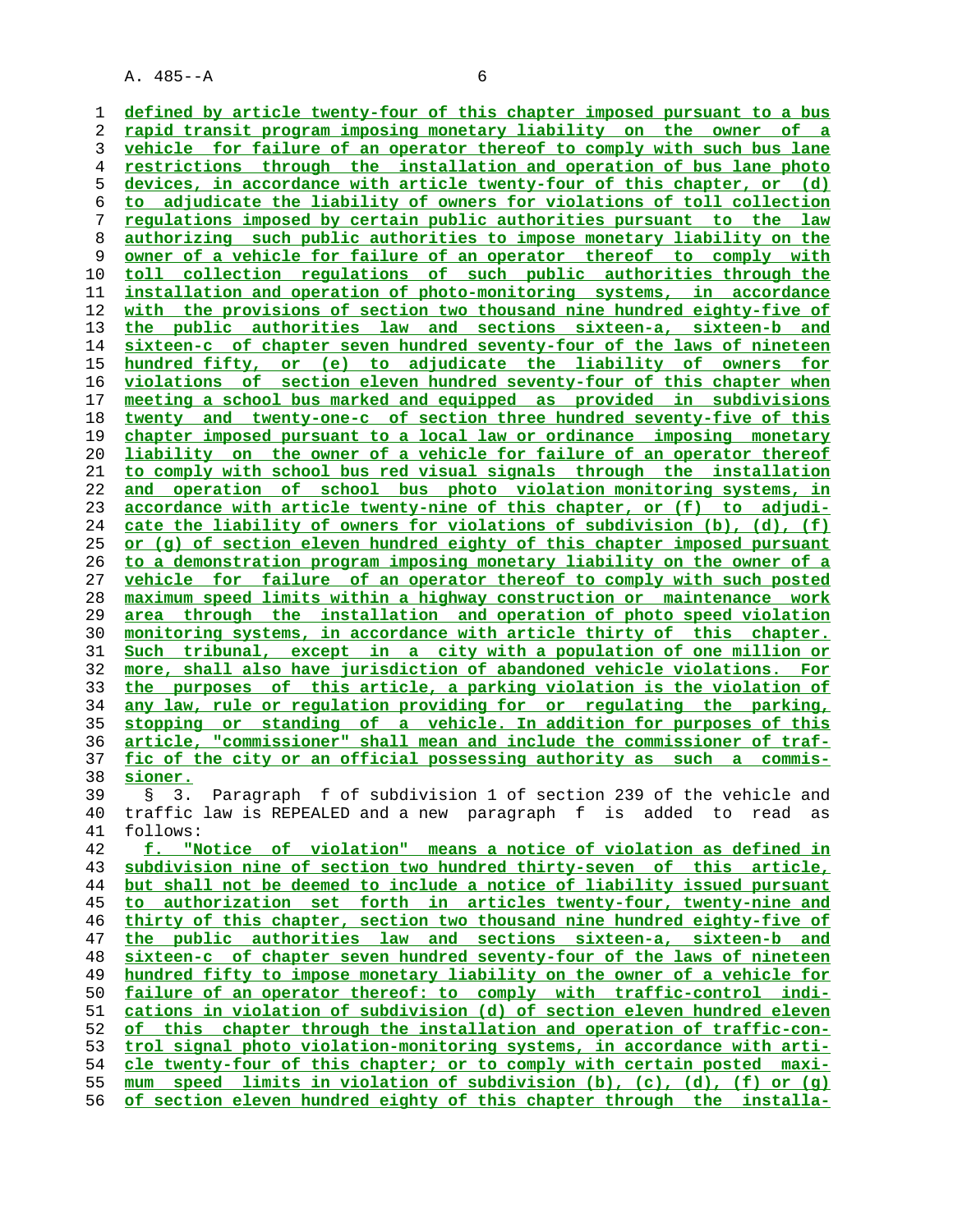**tion and operation of photo speed violation monitoring systems, in accordance with article thirty of this chapter; or to comply with bus lane restrictions as defined by article twenty-four of this chapter through the installation and operation of bus lane photo devices, in accordance with article twenty-four of this chapter; or to comply with toll collection regulations of certain public authorities through the installation and operation of photo-monitoring systems, in accordance with the provisions of section two thousand nine hundred eighty-five of the public authorities law and sections sixteen-a, sixteen-b and sixteen-c of chapter seven hundred seventy-four of the laws of nineteen hundred fifty; or to stop for a school bus displaying a red visual signal in violation of section eleven hundred seventy-four of this chap- ter through the installation and operation of school bus photo violation monitoring systems, in accordance with article twenty-nine of this chap- ter, or to comply with certain posted maximum speed limits in violation of subdivision (b), (d), (f) or (g) of section eleven hundred eighty of this chapter within a highway construction or maintenance work area through the installation and operation of photo speed violation monitor- ing systems, in accordance with article thirty of this chapter.** 20 § 4. Subdivisions 1 and 1-a of section 240 of the vehicle and traffic 21 law are REPEALED and two new subdivisions 1 and 1-a are added to read as 22 follows: **1. Notice of hearing. Whenever a person charged with a parking violation enters a plea of not guilty; or a person alleged to be liable in accordance with any provisions of law specifically authorizing the imposition of monetary liability on the owner of a vehicle for failure of an operator thereof: to comply with traffic-control indications in violation of subdivision (d) of section eleven hundred eleven of this chapter through the installation and operation of traffic-control signal photo violation-monitoring systems, in accordance with article twenty- four of this chapter; or to comply with certain posted maximum speed limits in violation of subdivision (b), (c), (d), (f) or (g) of section eleven hundred eighty of this chapter through the installation and oper- ation of photo speed violation monitoring systems, in accordance with article thirty of this chapter; or to comply with bus lane restrictions as defined by article twenty-four of this chapter through the installa- tion and operation of bus lane photo devices, in accordance with article twenty-four of this chapter; or to comply with toll collection regu- lations of certain public authorities through the installation and oper- ation of photo-monitoring systems, in accordance with the provisions of section two thousand nine hundred eighty-five of the public authorities law and sections sixteen-a, sixteen-b and sixteen-c of chapter seven hundred seventy-four of the laws of nineteen hundred fifty; or to stop for a school bus displaying a red visual signal in violation of section eleven hundred seventy-four of this chapter through the installation and operation of school bus photo violation monitoring systems, in accord- ance with article twenty-nine of this chapter, or to comply with certain posted maximum speed limits in violation of subdivision (b), (d), (f) or (g) of section eleven hundred eighty of this chapter within a highway construction or maintenance work area through the installation and oper- ation of photo speed violation monitoring systems, in accordance with article thirty of this chapter, contests such allegation, the bureau shall advise such person personally by such form of first class mail as the director may direct of the date on which he or she must appear to answer the charge at a hearing. The form and content of such notice of hearing shall be prescribed by the director, and shall contain a warning**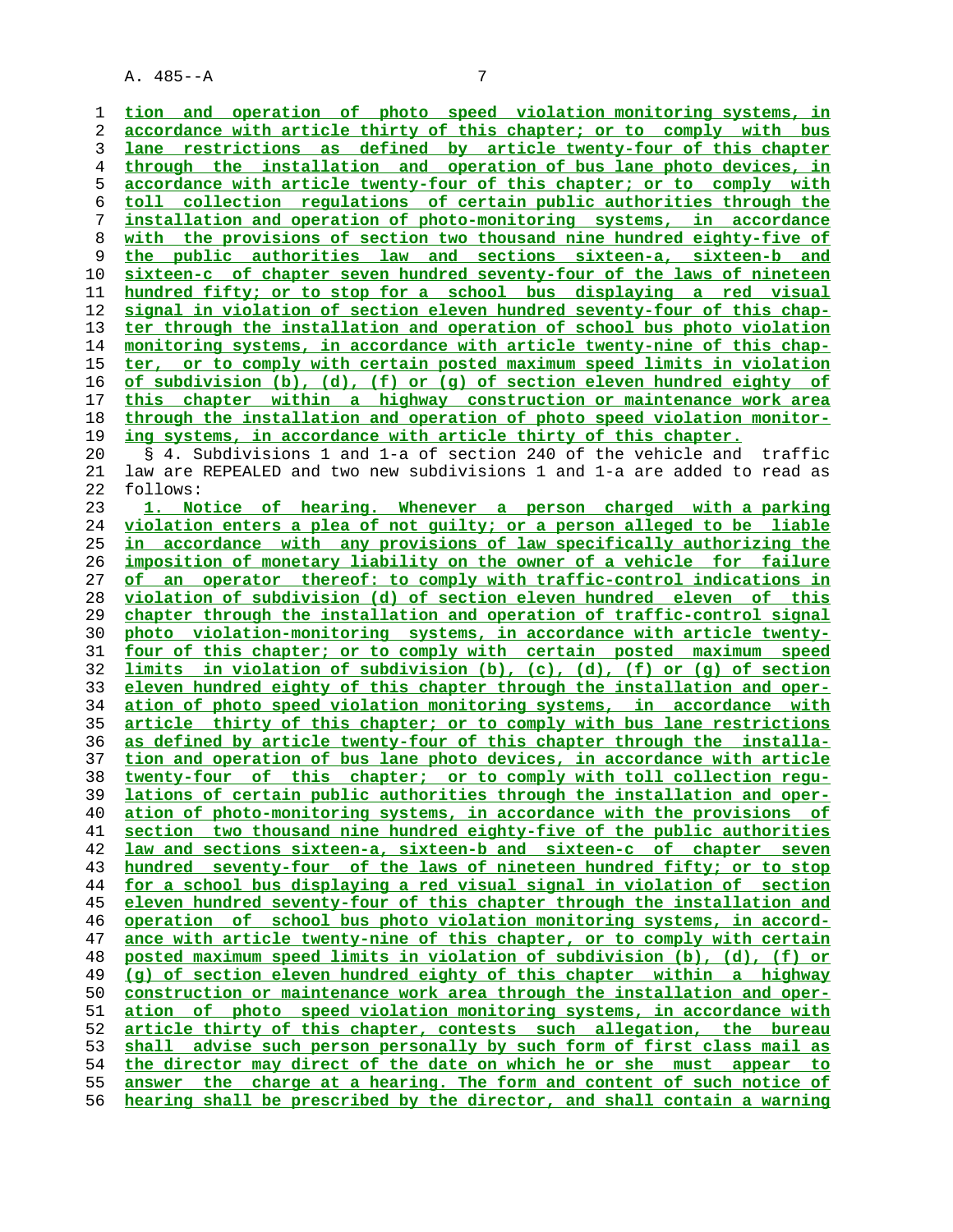| 1  | to advise the person so pleading or contesting that failure to appear on        |
|----|---------------------------------------------------------------------------------|
| 2  | the date designated, or on any subsequent adjourned date, shall<br>be           |
| 3  | deemed an admission of liability, and that a default judgment may be            |
| 4  | entered thereon.                                                                |
| 5  | 1-a. Fines and penalties. Whenever a plea of not quilty has been                |
| 6  | entered, or the bureau has been notified that an allegation of liability        |
| 7  | in accordance with provisions of law specifically authorizing the impo-         |
| 8  | sition of monetary liability on the owner of a vehicle for failure of an        |
| 9  | operator thereof: to comply with traffic-control indications in                 |
| 10 | violation of subdivision (d) of section eleven hundred eleven of this           |
| 11 | chapter through the installation and operation of traffic-control signal        |
| 12 | photo violation-monitoring systems, in accordance with article twenty-          |
| 13 | four of this chapter; or to comply with certain posted maximum<br>speed         |
| 14 | <u>limits in violation of subdivision (b), (c), (d), (f) or (q) of section</u>  |
| 15 | eleven hundred eighty of this chapter through the installation and oper-        |
| 16 | ation of photo speed violation monitoring systems, in accordance with           |
| 17 | article thirty of this chapter; or to comply with bus lane restrictions         |
|    |                                                                                 |
| 18 | as defined by article twenty-four of this chapter through the installa-         |
| 19 | tion and operation of bus lane photo devices, in accordance with article        |
| 20 | twenty-four of this chapter; or to comply with toll collection requ-            |
| 21 | lations of certain public authorities through the installation and oper-        |
| 22 | ation of photo-monitoring systems, in accordance with the provisions of         |
| 23 | section two thousand nine hundred eighty-five of the public authorities         |
| 24 | law and sections sixteen-a, sixteen-b and sixteen-c of chapter seven            |
| 25 | hundred seventy-four of the laws of nineteen hundred fifty; or to stop          |
| 26 | for a school bus displaying a red visual signal in violation of section         |
| 27 | eleven hundred seventy-four of this chapter through the installation and        |
| 28 | operation of school bus photo violation monitoring systems, in accord-          |
| 29 | ance with article twenty-nine of this chapter, or to comply with certain        |
| 30 | posted maximum speed limits in violation of subdivision (b), (d), (f) or        |
| 31 | (q) of section eleven hundred eighty of this chapter within a highway           |
| 32 | <u>construction or maintenance work area through the installation and oper-</u> |
| 33 | ation of photo speed violation monitoring systems, in accordance with           |
| 34 | article thirty of this chapter, is being contested, by a person in a            |
| 35 | timely fashion and a hearing upon the merits has been demanded, but has         |
| 36 | not yet been held, the bureau shall not issue any notice of fine or             |
| 37 | penalty to that person prior to the date of the hearing.                        |
| 38 | § 5. Paragraphs a and g of subdivision 2 of section 240 of the vehicle          |
| 39 | and traffic law are REPEALED and two new paragraphs a and g are added to        |
| 40 | read as follows:                                                                |
| 41 | a. Every hearing for the adjudication of a charge of parking violation          |
| 42 | or an allegation of liability of an owner for a violation of subdivision        |
| 43 | (d) of section eleven hundred eleven of this chapter imposed pursuant to        |
| 44 | a local law or ordinance imposing monetary liability on the owner of a          |
| 45 | vehicle for failure of an operator thereof to comply with traffic-con-          |
| 46 | trol indications through the installation and operation of traffic-con-         |
| 47 | trol signal photo violation-monitoring systems, in accordance with arti-        |
| 48 | cle twenty-four of this chapter, or an allegation of liability of an            |
| 49 | owner for a violation of subdivision (b), (c), (d), (f) or (q) of               |
| 50 | section eleven hundred eighty of this chapter imposed pursuant to a             |
| 51 | demonstration program imposing monetary liability on the owner of a             |
| 52 | vehicle for failure of an operator thereof to comply with certain posted        |
| 53 | maximum speed limits through the installation and operation of photo            |
| 54 | speed violation monitoring systems, in accordance with article thirty of        |
| 55 | this chapter, or an allegation of liability of an owner for a violation         |
| 56 | of bus lane restrictions as defined by article twenty-four of this chap-        |
|    |                                                                                 |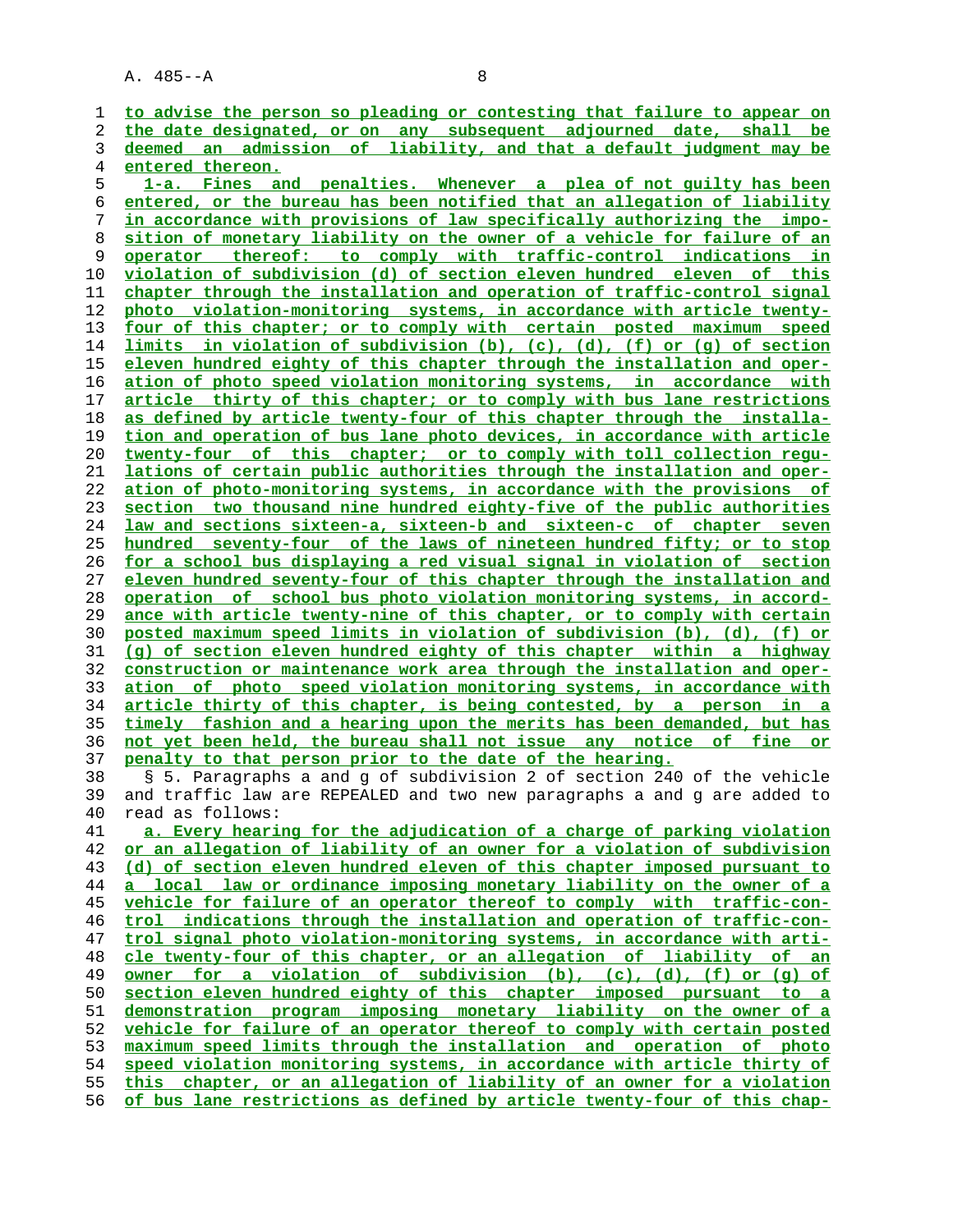**ter imposed pursuant to a bus rapid transit program imposing monetary liability on the owner of a vehicle for failure of an operator thereof to comply with such bus lane restrictions through the installation and operation of bus lane photo devices, in accordance with article twenty- four of this chapter, or an allegation of liability of an owner for a violation of toll collection regulations imposed by certain public authorities pursuant to the law authorizing such public authorities to impose monetary liability on the owner of a vehicle for failure of an operator thereof to comply with toll collection regulations of such public authorities through the installation and operation of photo-moni- toring systems, in accordance with the provisions of section two thou- sand nine hundred eighty-five of the public authorities law and sections sixteen-a, sixteen-b and sixteen-c of chapter seven hundred seventy-four of the laws of nineteen hundred fifty, or an allegation of liability of an owner for a violation of section eleven hundred seventy-four of this chapter when meeting a school bus marked and equipped as provided in subdivisions twenty and twenty-one-c of section three hundred seventy- five of this chapter imposed pursuant to a local law or ordinance impos- ing monetary liability on the owner of a vehicle for failure of an oper- ator thereof to comply with school bus red visual signals through the installation and operation of school bus photo violation monitoring systems, in accordance with article twenty-nine of this chapter, or an allegation of liability of an owner for a violation of subdivision (b), (d), (f) or (g) of section eleven hundred eighty of this chapter imposed pursuant to a demonstration program imposing monetary liability on the owner of a vehicle for failure of an operator thereof to comply with certain posted maximum speed limits within a highway construction or maintenance work area through the installation and operation of photo speed violation monitoring systems, in accordance with article thirty of this chapter, shall be held before a hearing examiner in accordance with rules and regulations promulgated by the bureau. g. A record shall be made of a hearing on a plea of not guilty or of a hearing at which liability in accordance with any provisions of law specifically authorizing the imposition of monetary liability on the owner of a vehicle for failure of an operator thereof: to comply with**

**traffic-control indications in violation of subdivision (d) of section eleven hundred eleven of this chapter through the installation and oper- ation of traffic-control signal photo violation-monitoring systems, in accordance with article twenty-four of this chapter; to comply with certain posted maximum speed limits in violation of subdivision (b), (c), (d), (f) or (g) of section eleven hundred eighty of this chapter through the installation and operation of photo speed violation monitor- ing systems, in accordance with article thirty of this chapter; to comply with bus lane restrictions as defined by article twenty-four of this chapter through the installation and operation of bus lane photo devices, in accordance with article twenty-four of this chapter; to comply with toll collection regulations of certain public authorities through the installation and operation of photo-monitoring systems, in accordance with the provisions of section two thousand nine hundred eighty-five of the public authorities law and sections sixteen-a, sixteen-b and sixteen-c of chapter seven hundred seventy-four of the laws of nineteen hundred fifty; or to stop for a school bus displaying a red visual signal in violation of section eleven hundred seventy-four of this chapter through the installation and operation of school bus photo violation monitoring systems, in accordance with article twenty-nine of this chapter, or to comply with certain posted maximum speed limits in**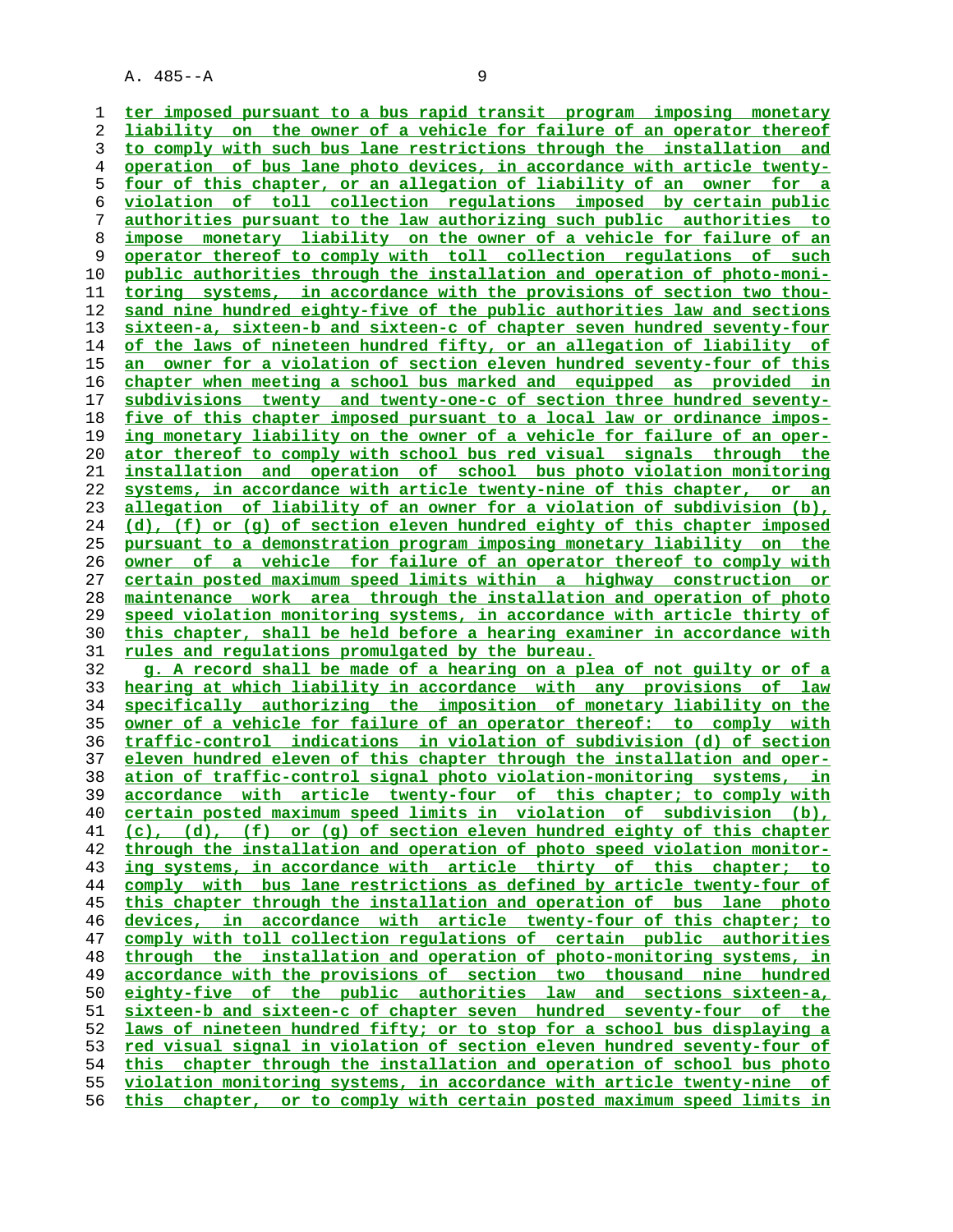| 1      | violation of subdivision (b), (d), (f) or (g) of section eleven hundred                                                                          |
|--------|--------------------------------------------------------------------------------------------------------------------------------------------------|
| 2      | eighty of this chapter within a highway construction or maintenance work                                                                         |
| 3      | area through the installation and operation of photo speed violation                                                                             |
| 4      | monitoring systems, in accordance with article thirty of this chapter,                                                                           |
| 5<br>6 | is contested. Recording devices may be used for the making of the                                                                                |
|        | <u>record.</u>                                                                                                                                   |
|        | 1 and 2 of section 241 of the vehicle and traffic<br>Subdivisions<br>S<br>6.                                                                     |
|        | law are REPEALED and two new subdivisions 1 and 2 are added to read<br>as                                                                        |
|        | follows:                                                                                                                                         |
|        | 1. The hearing examiner shall make a determination on the charges,                                                                               |
|        | either sustaining or dismissing them. Where the hearing examiner deter-                                                                          |
|        | mines that the charges have been sustained he or she may examine either<br>the prior parking violations record or the record of liabilities      |
|        | incurred in accordance with any provisions of law specifically authoriz-                                                                         |
|        | ing the imposition of monetary liability on the owner of a vehicle for                                                                           |
|        | failure of an operator thereof: to comply with traffic-control indi-                                                                             |
|        | cations in violation of subdivision (d) of section eleven hundred eleven                                                                         |
|        | of this chapter through the installation and operation of traffic-con-                                                                           |
|        | trol signal photo violation-monitoring systems, in accordance with                                                                               |
|        | article twenty-four of this chapter; to comply with certain posted maxi-                                                                         |
|        | mum speed limits in violation of subdivision (b), (c), (d), (f) or (q)                                                                           |
|        | of section eleven hundred eighty of this chapter through the instal-                                                                             |
|        | and operation of photo speed violation monitoring systems, in<br>lation                                                                          |
|        | accordance with article thirty of this chapter; to comply with bus lane                                                                          |
|        | restrictions as defined by article twenty-four of this chapter through                                                                           |
|        | the installation and operation of bus lane photo devices, in accordance                                                                          |
|        | with article twenty-four of this chapter; to comply with toll                                                                                    |
|        | collection regulations of certain public authorities through the instal-                                                                         |
|        | lation and operation of photo-monitoring systems, in accordance with the                                                                         |
|        | provisions of section two thousand nine hundred eighty-five of the                                                                               |
|        | public authorities law and sections sixteen-a, sixteen-b and sixteen-c                                                                           |
|        | of chapter seven hundred seventy-four of the laws of nineteen hundred<br>fifty; or to stop for a school bus displaying a red visual signal in    |
|        | violation of section eleven hundred seventy-four of this chapter through                                                                         |
|        | the installation and operation of school bus photo violation monitoring                                                                          |
|        | systems, in accordance with article twenty-nine of this chapter, or to                                                                           |
|        | comply with certain posted maximum speed limits in violation of subdivi-                                                                         |
|        | sion (b), (d), (f) or (g) of section eleven hundred eighty of this chap-                                                                         |
|        | ter within a highway construction or maintenance work area through the                                                                           |
|        | installation and operation of photo speed violation monitoring systems,                                                                          |
|        | in accordance with article thirty of this chapter, of the person                                                                                 |
|        | charged, as applicable prior to rendering a final determination. Final                                                                           |
|        | determinations sustaining or dismissing charges shall be entered on a                                                                            |
|        | final determination roll maintained by the bureau together with                                                                                  |
|        | records showing payment and nonpayment of penalties.                                                                                             |
|        | 2. Where an operator or owner fails to enter a plea to a charge of a                                                                             |
|        | parking violation or contest an allegation of liability in accordance                                                                            |
|        | any provisions of law specifically authorizing the imposition of<br>with                                                                         |
|        | monetary liability on the owner of a vehicle for failure of an operator                                                                          |
|        | thereof: to comply with traffic-control indications in violation of                                                                              |
|        | subdivision (d) of section eleven hundred eleven of this chapter through                                                                         |
|        | the installation and operation of traffic-control signal photo viola-<br>tion-monitoring systems, in accordance with article twenty-four of this |
|        | chapter; to comply with certain posted maximum speed limits in                                                                                   |
|        | violation of subdivision (b), (c), (d), (f) or (q) of section eleven                                                                             |
|        | hundred eighty of this chapter through the installation and operation of                                                                         |
|        |                                                                                                                                                  |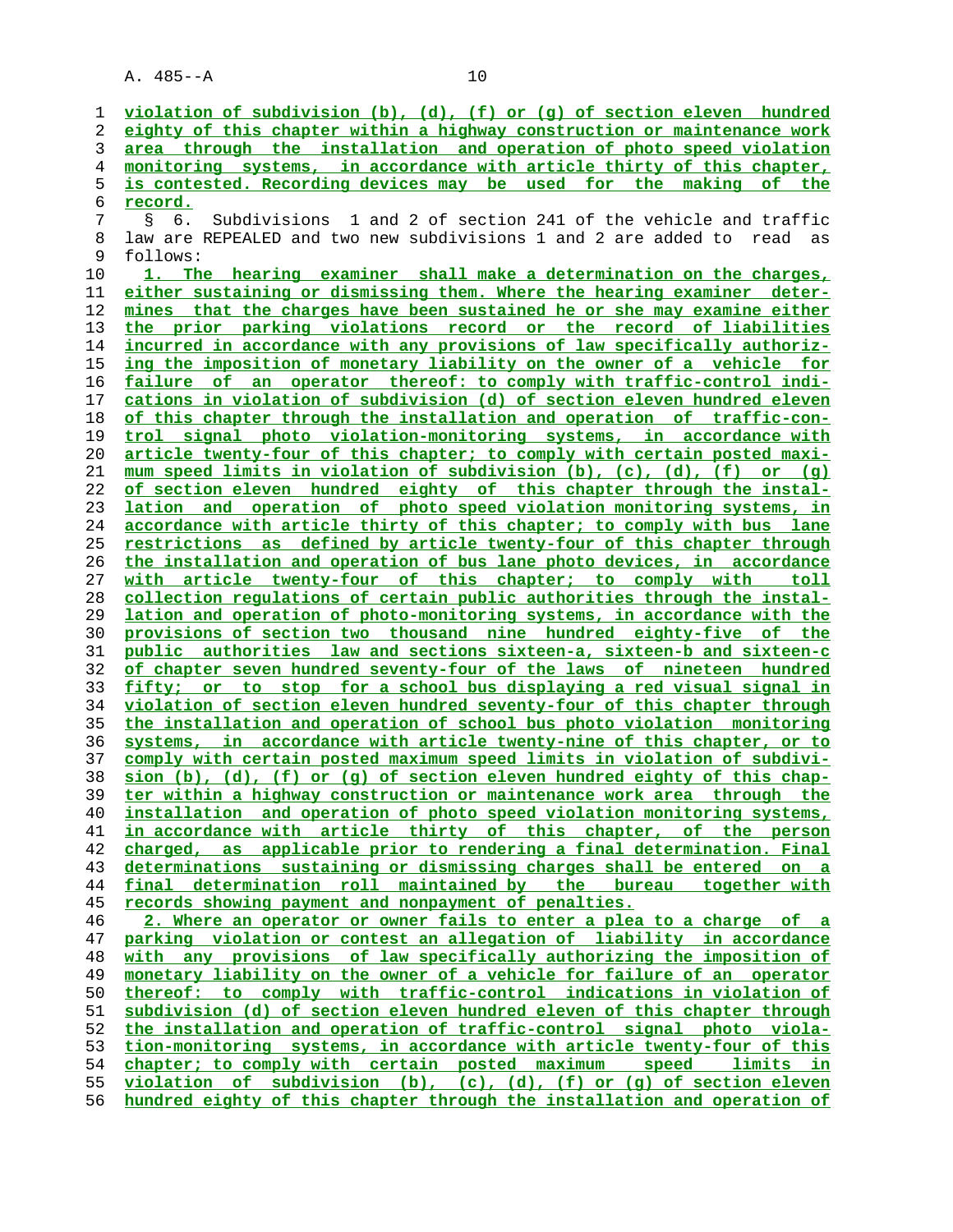**photo speed violation monitoring systems, in accordance with article thirty of this chapter; to comply with bus lane restrictions as defined by article twenty-four of this chapter through the installation and operation of bus lane photo devices, in accordance with article twenty- four of this chapter; to comply with toll collection regulations of certain public authorities through the installation and operation of photo-monitoring systems, in accordance with the provisions of section two thousand nine hundred eighty-five of the public authorities law and sections sixteen-a, sixteen-b and sixteen-c of chapter seven hundred seventy-four of the laws of nineteen hundred fifty; to stop for a school bus displaying a red visual signal in violation of section eleven hundred seventy-four of this chapter through the installation and opera- tion of school bus photo violation monitoring systems, in accordance** with article twenty-nine of this chapter, or to comply with certain **posted maximum speed limits in violation of subdivision (b), (d), (f) or (g) of section eleven hundred eighty of this chapter within a highway construction or maintenance work area through the installation and oper- ation of photo speed violation monitoring systems, in accordance with article thirty of this chapter, or fails to appear on a designated hear- ing date or subsequent adjourned date or fails after a hearing to comply with the determination of a hearing examiner, as prescribed by this article or by rule or regulation of the bureau, such failure to plead or contest, appear or comply shall be deemed, for all purposes, an admission of liability and shall be grounds for rendering and entering a default judgment in an amount provided by the rules and regulations of the bureau. However, after the expiration of the original date prescribed for entering a plea and before a default judgment may be rendered, in such case the bureau shall pursuant to the applicable provisions of law notify such operator or owner, by such form of first class mail as the commission may direct; (1) of the violation charged, or liability alleged in accordance with any provisions of law specifically authorizing the imposition of monetary liability on the owner of a vehicle for failure of an operator thereof: to comply with traffic-control indications in violation of subdivision (d) of section eleven hundred eleven of this chapter through the installation and operation of traffic-control signal photo violation- monitoring systems, in accordance with article twenty-four of this chapter; to comply with certain posted maximum speed limits in violation of subdivision (b), (c), (d), (f) or (g) of section eleven hundred eighty of this chapter through the installation and operation of photo speed violation monitoring systems, in accordance with article thirty of this chapter; to comply with bus lane restrictions as defined by article twenty-four of this chapter through the installation and operation of bus lane photo devices, in accordance with article twenty- four of this chapter; to comply with toll collection regulations of certain public authorities through the installation and operation of photo-monitoring systems, in accordance with the provisions of section two thousand nine hundred eighty-five of the public authorities law and sections sixteen-a, sixteen-b and sixteen-c of chapter seven hundred seventy-four of the laws of nineteen hundred fifty; to stop for a school bus displaying a red visual signal in violation of section eleven hundred seventy-four of this chapter through the installation and opera- tion of school bus photo violation monitoring systems, in accordance with article twenty-nine of this chapter, or to comply with certain posted maximum speed limits in violation of subdivision (b), (d), (f) or (g) of section eleven hundred eighty of this chapter within a highway**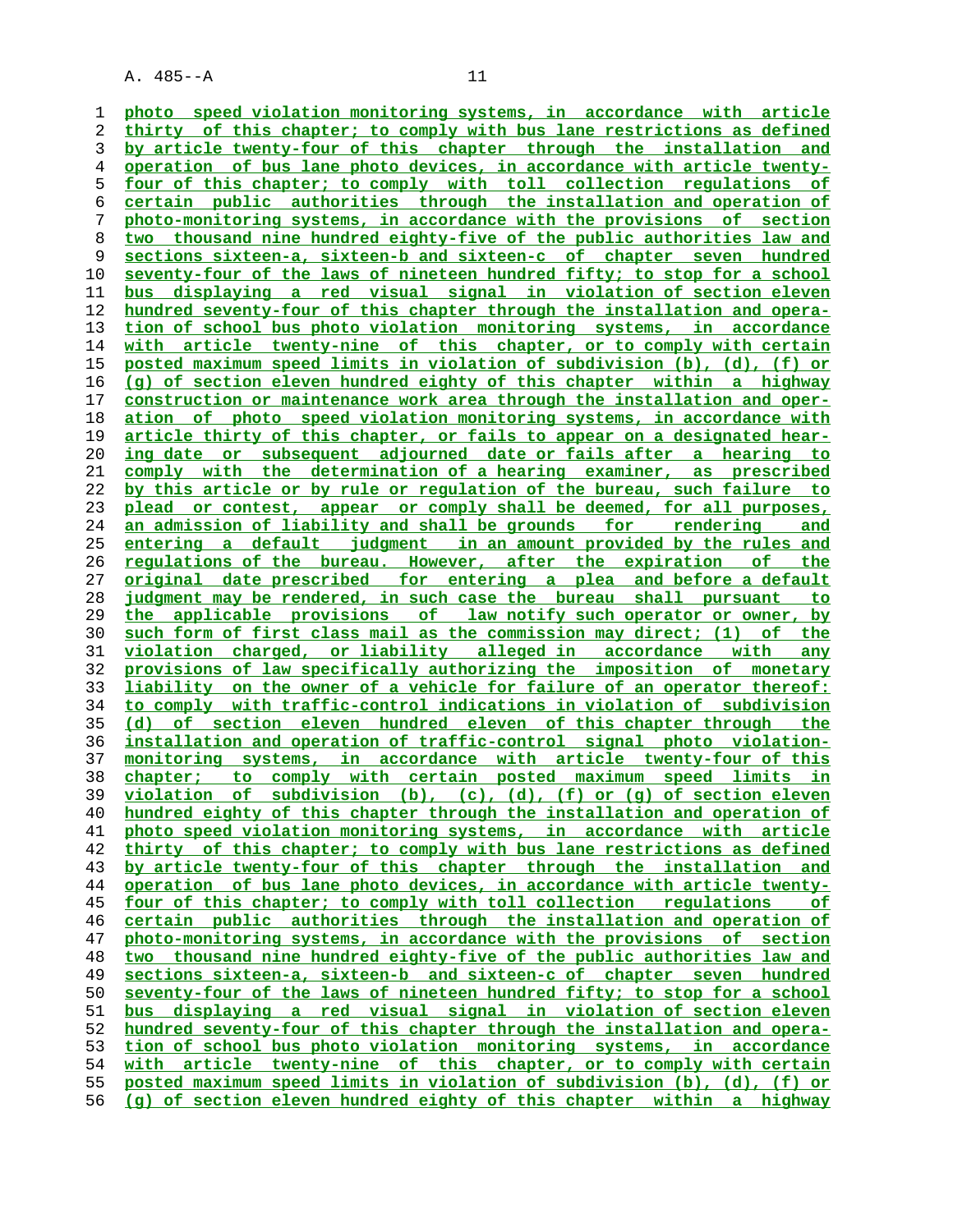**construction or maintenance work area through the installation and oper-**

**ation of photo speed violation monitoring systems, in accordance with article thirty of this chapter, (2) of the impending default judgment, (3) that such judgment will be entered in the Civil Court of the city in which the bureau has been established, or other court of civil jurisdic- tion or any other place provided for the entry of civil judgments within the state of New York, and (4) that a default may be avoided by entering a plea or contesting an allegation of liability in accordance with any provisions of law specifically authorizing the imposition of monetary liability on the owner of a vehicle for failure of an operator thereof: to comply with traffic-control indications in violation of subdivi- sion (d) of section eleven hundred eleven of this chapter through the installation and operation of traffic-control signal photo violation- monitoring systems, in accordance with article twenty-four of this chapter; to comply with certain posted maximum speed limits in violation of subdivision (b), (c), (d), (f) or (g) of section eleven hundred eighty of this chapter through the installation and operation of photo speed violation monitoring systems, in accordance with arti- cle thirty of this chapter; to comply with bus lane restrictions as defined by article twenty-four of this chapter through the installation and operation of bus lane photo devices, in accordance with article twenty-four of this chapter; to comply with toll collection regulations of certain public authorities through the installation and operation of photo-monitoring systems, in accordance with the provisions of section two thousand nine hundred eighty-five of the public authorities law and sections sixteen-a, sixteen-b and sixteen-c of chapter seven hundred seventy-four of the laws of nineteen hundred fifty; to stop for a school bus displaying a red visual signal in violation of section eleven hundred seventy-four of this chapter through the installation and opera- tion of school bus photo violation monitoring systems, in accordance with article twenty-nine of this chapter, or to comply with certain posted maximum speed limits in violation of subdivision (b), (d), (f) or (g) of section eleven hundred eighty of this chapter within a highway construction or maintenance work area through the installation and oper- ation of photo speed violation monitoring systems, in accordance with article thirty of this chapter, or making an appearance within thirty days of the sending of such notice. Pleas entered and allegations contested within that period shall be in the manner prescribed in the notice and not subject to additional penalty or fee. Such notice of impending default judgment shall not be required prior to the rendering and entry thereof in the case of operators or owners who are non-resi- dents of the state of New York. In no case shall a default judgment be rendered or, where required, a notice of impending default judgment be sent, more than two years after the expiration of the time prescribed for entering a plea or contesting an allegation. When a person has demanded a hearing, no fine or penalty shall be imposed for any reason, prior to the holding of the hearing. If the hearing examiner shall make a determination on the charges, sustaining them, he or she shall impose no greater penalty or fine than those upon which the person was originally charged.** 51 § 7. Paragraph a of subdivision 5-a of section 401 of the vehicle and 52 traffic law is REPEALED and a new paragraph a is added to read as 53 follows: **a. (i) If at the time of application for a registration or renewal**

**thereof there is a certification from a court, parking violations bureau, traffic and parking violations agency or administrative tribunal**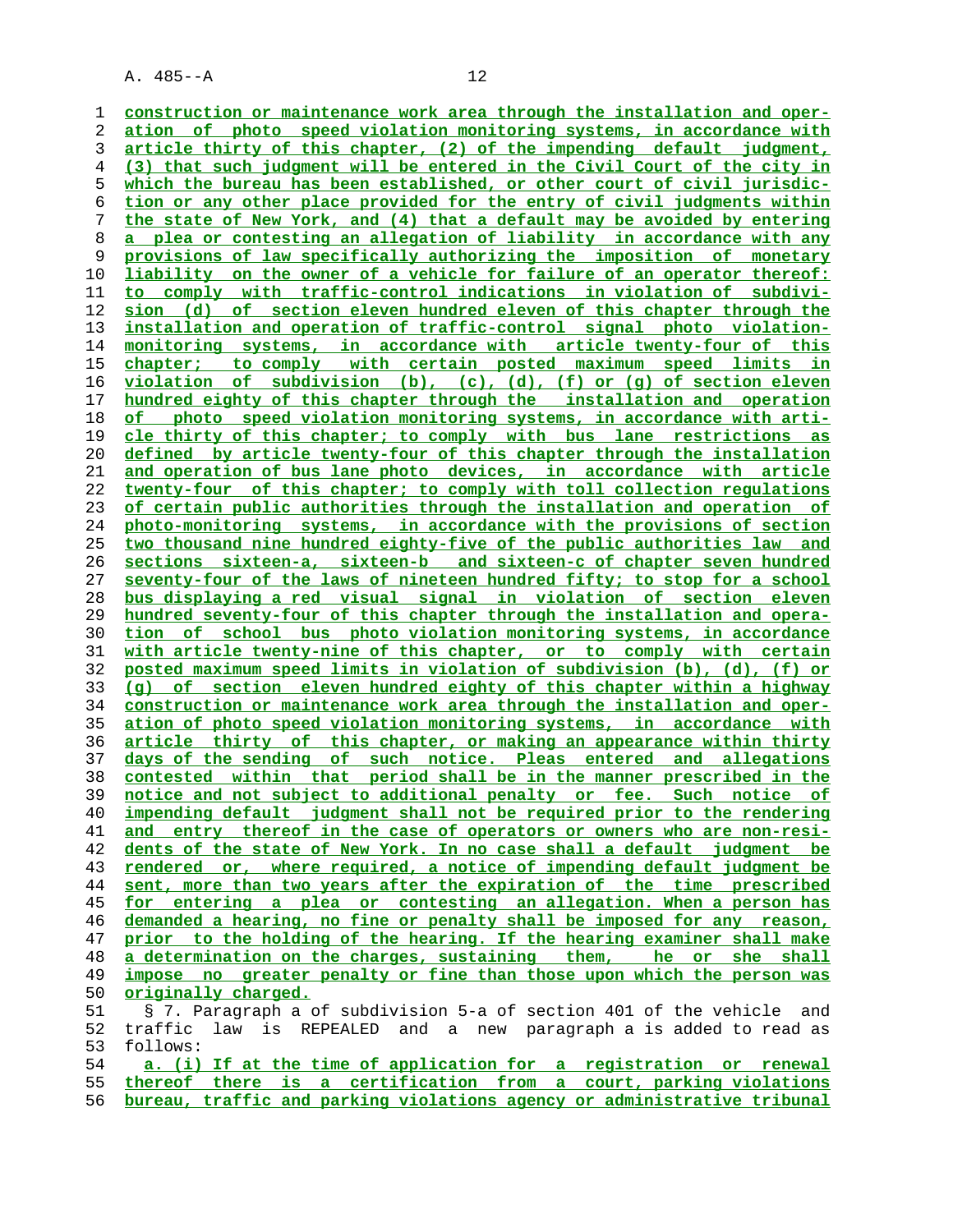**of appropriate jurisdiction that the registrant or his or her represen- tative failed to appear on the return date or any subsequent adjourned date or failed to comply with the rules and regulations of an adminis- trative tribunal following entry of a final decision in response to a total of three or more summonses or other process in the aggregate, issued within an eighteen month period, charging either that: (i) such motor vehicle was parked, stopped or standing, or that such motor vehi- cle was operated for hire by the registrant or his or her agent without being licensed as a motor vehicle for hire by the appropriate local authority, in violation of any of the provisions of this chapter or of any law, ordinance, rule or regulation made by a local authority; or (ii) the registrant was liable for a violation of subdivision (d) of section eleven hundred eleven of this chapter imposed pursuant to a local law or ordinance imposing monetary liability on the owner of a vehicle for failure of an operator thereof to comply with traffic-con- trol indications through the installation and operation of traffic-con- trol signal photo violation-monitoring systems, in accordance with arti- cle twenty-four of this chapter; or (iii) the registrant was liable for a violation of subdivision (b), (c), (d), (f) or (g) of section eleven hundred eighty of this chapter imposed pursuant to a demonstration program imposing monetary liability on the owner of a vehicle for fail- ure of an operator thereof to comply with such posted maximum speed limits through the installation and operation of photo speed violation monitoring systems, in accordance with article thirty of this chapter; or (iv) the registrant was liable for a violation of bus lane restrictions as defined by article twenty-four of this chapter imposed pursuant to a bus rapid transit program imposing monetary liability on the owner of a vehicle for failure of an operator thereof to comply with such bus lane restrictions through the installation and operation of bus lane photo devices, in accordance with article twenty-four of this chap- ter; or (v) the registrant was liable for a violation of section eleven hundred seventy-four of this chapter when meeting a school bus marked and equipped as provided in subdivisions twenty and twenty-one-c of section three hundred seventy-five of this chapter imposed pursuant to a local law or ordinance imposing monetary liability on the owner of a vehicle for failure of an operator thereof to comply with school bus red visual signals through the installation and operation of school bus photo violation monitoring systems, in accordance with article twenty- nine of this chapter; or (vi) the registrant was liable for a violation of subdivision (b), (d), (f) or (g) of section eleven hundred eighty of this chapter imposed pursuant to a demonstration program imposing mone- tary liability on the owner of a vehicle for failure of an operator thereof to comply with such posted maximum speed limits within a highway construction or maintenance work area through the installation and oper- ation of photo speed violation monitoring systems, in accordance with article thirty of this chapter, the commissioner or his or her agent shall deny the registration or renewal application until the applicant provides proof from the court, traffic and parking violations agency or administrative tribunal wherein the charges are pending that an appear- ance or answer has been made or in the case of an administrative tribu- nal that he or she has complied with the rules and regulations of said tribunal following entry of a final decision. Where an application is denied pursuant to this section, the commissioner may, in his or her discretion, deny a registration or renewal application to any other person for the same vehicle and may deny a registration or renewal application for any other motor vehicle registered in the name of the**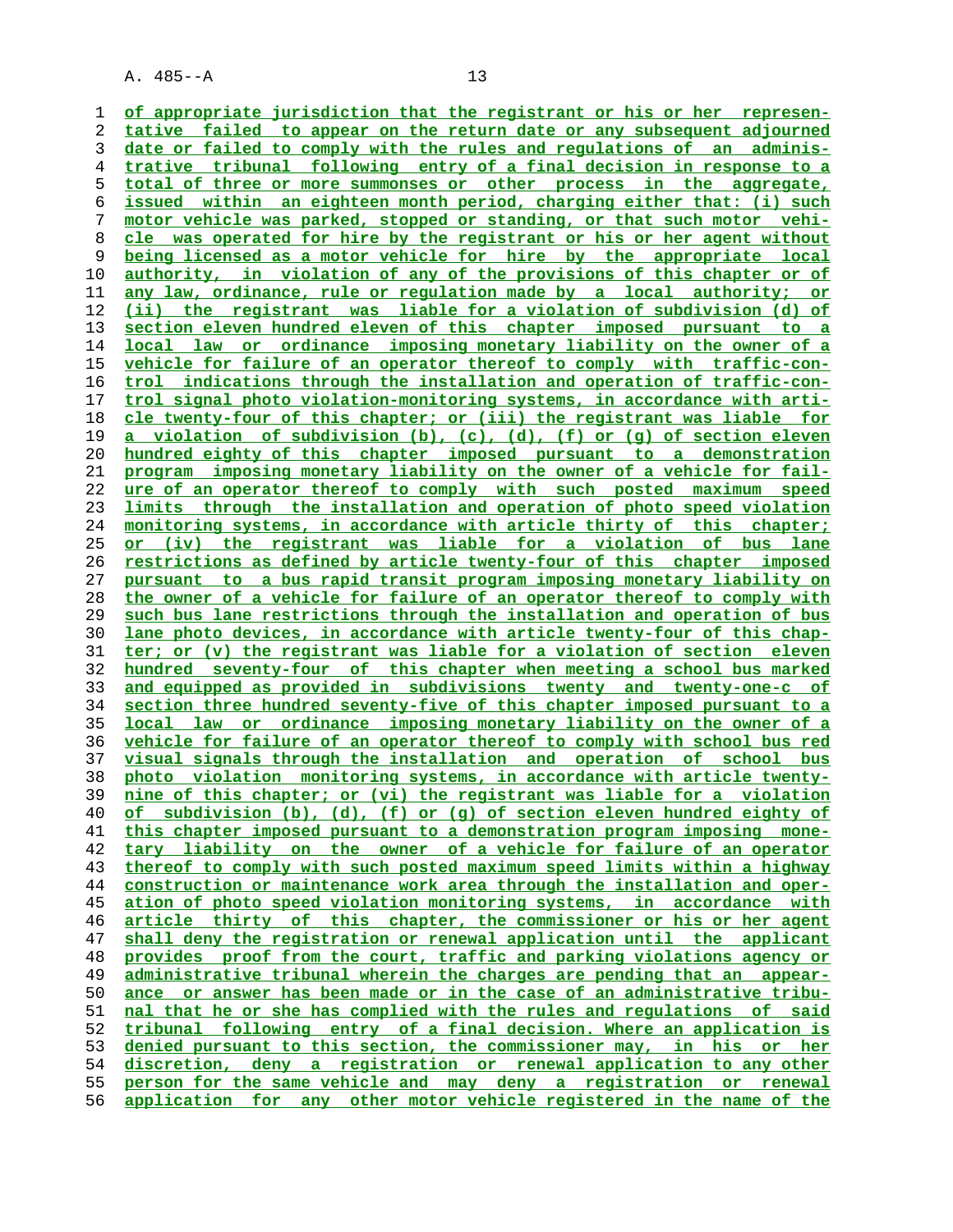**applicant where the commissioner has determined that such registrant's intent has been to evade the purposes of this subdivision and where the commissioner has reasonable grounds to believe that such registration or renewal will have the effect of defeating the purposes of this subdivi- sion. Such denial shall only remain in effect as long as the summonses remain unanswered, or in the case of an administrative tribunal, the registrant fails to comply with the rules and regulations following entry of a final decision. (ii) For purposes of this paragraph, the term "motor vehicle operated for hire" shall mean and include a taxicab, livery, coach, limousine or tow truck.** 12 § 8. The opening paragraph and paragraph (c) of subdivision 1 of 13 section 1809 of the vehicle and traffic law, as separately amended by 14 section 10 of chapter 145 and section 9 of chapter 148 of the laws of 15 2019, are amended to read as follows: 16 Whenever proceedings in an administrative tribunal or a court of this 17 state result in a conviction for an offense under this chapter or a 18 traffic infraction under this chapter, or a local law, ordinance, rule 19 or regulation adopted pursuant to this chapter, other than a traffic 20 infraction involving standing, stopping, or parking or violations by 21 pedestrians or bicyclists[**, or other than an adjudication of liability of an owner for a violation of subdivision (d) of section eleven hundred eleven of this chapter in accordance with section eleven hundred eleven-a of this chapter, or other than an adjudication of liability of an owner for a violation of subdivision (d) of section eleven hundred eleven of this chapter in accordance with section eleven hundred eleven-b of this chapter, or other than an adjudication in accordance with section eleven hundred eleven-c of this chapter for a violation of a bus lane restriction as defined in such section, or other than an adjudication of liability of an owner for a violation of subdivision (d) of section eleven hundred eleven of this chapter in accordance with section eleven hundred eleven-d of this chapter, or other than an adju- dication of liability of an owner for a violation of subdivision (b), (c), (d), (f) or (g) of section eleven hundred eighty of this chapter in accordance with section eleven hundred eighty-b of this chapter, or other than an adjudication of liability of an owner for a violation of subdivision (d) of section eleven hundred eleven of this chapter in accordance with section eleven hundred eleven-e of this chapter, or other than an adjudication of liability of an owner for a violation of section eleven hundred seventy-four of this chapter in accordance with section eleven hundred seventy-four-a of this chapter, or other than an adjudication of liability of an owner for a violation of subdivision (b), (c), (d), (f) or (g) of section eleven hundred eighty of this chap- ter in accordance with section eleven hundred eighty-d of this chapter,**] **and except as otherwise provided by subdivision one-a of this section,** 46 there shall be levied a crime victim assistance fee and a mandatory 47 surcharge, in addition to any sentence required or permitted by law, in 48 accordance with the following schedule: 49 (c) Whenever proceedings in an administrative tribunal or a court of 50 this state result in a conviction for an offense under this chapter 51 other than a crime pursuant to section eleven hundred ninety-two of this 52 chapter, or a traffic infraction under this chapter, or a local law, 53 ordinance, rule or regulation adopted pursuant to this chapter, other 54 than a traffic infraction involving standing, stopping, or parking or 55 violations by pedestrians or bicyclists[**, or other than an adjudication of liability of an owner for a violation of subdivision (d) of section**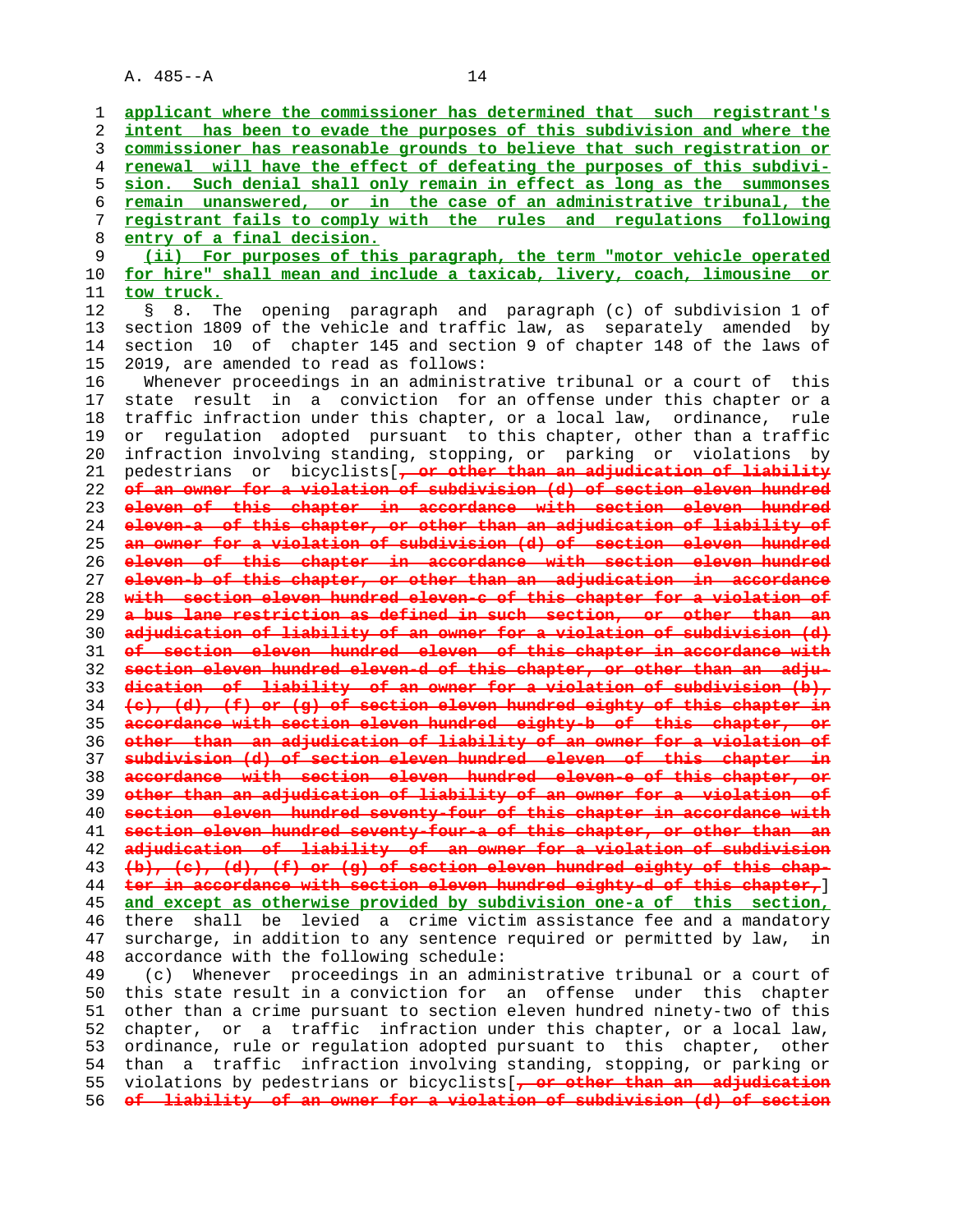**eleven hundred eleven of this chapter in accordance with section eleven hundred eleven-a of this chapter, or other than an adjudication of liability of an owner for a violation of subdivision (d) of section eleven hundred eleven of this chapter in accordance with section eleven hundred eleven-b of this chapter, or other than an adjudication of liability of an owner for a violation of subdivision (d) of section eleven hundred eleven of this chapter in accordance with section eleven hundred eleven-d of this chapter, or other than an infraction pursuant to article nine of this chapter or other than an adjudication of liabil- ity of an owner for a violation of toll collection regulations pursuant to section two thousand nine hundred eighty-five of the public authori- ties law or sections sixteen-a, sixteen-b and sixteen-c of chapter seven hundred seventy-four of the laws of nineteen hundred fifty or other than an adjudication in accordance with section eleven hundred eleven-c of this chapter for a violation of a bus lane restriction as defined in such section, or other than an adjudication of liability of an owner for a violation of subdivision (b), (c), (d), (f) or (g) of section eleven hundred eighty of this chapter in accordance with section eleven hundred eighty-b of this chapter, or other than an adjudication of liability of an owner for a violation of subdivision (d) of section eleven hundred eleven of this chapter in accordance with section eleven hundred eleven-e of this chapter, or other than an adjudication of liability of an owner for a violation of section eleven hundred seventy-four of this chapter in accordance with section eleven hundred seventy-four-a of this chapter, or other than an adjudication of liability of an owner for a violation of subdivision (b), (c), (d), (f) or (g) of section eleven hundred eighty of this chapter in accordance with section eleven hundred eighty-d of this chapter,**] **and except as otherwise provided by subdivi- sion one-a of this section,** there shall be levied a crime victim assist- 30 ance fee in the amount of five dollars and a mandatory surcharge, in 31 addition to any sentence required or permitted by law, in the amount of 32 fifty-five dollars. 33 § 8-a. The opening paragraph and paragraph (c) of subdivision 1 of 34 section 1809 of the vehicle and traffic law, as amended by section 10 of 35 chapter 145 of the laws of 2019, are amended to read as follows: 36 Whenever proceedings in an administrative tribunal or a court of this 37 state result in a conviction for an offense under this chapter or a 38 traffic infraction under this chapter, or a local law, ordinance, rule 39 or regulation adopted pursuant to this chapter, other than a traffic 40 infraction involving standing, stopping, or parking or violations by 41 pedestrians or bicyclists[**, or other than an adjudication of liability of an owner for a violation of subdivision (d) of section eleven hundred eleven of this chapter in accordance with section eleven hundred eleven-a of this chapter, or other than an adjudication of liability of an owner for a violation of subdivision (d) of section eleven hundred eleven of this chapter in accordance with section eleven hundred eleven-b of this chapter, or other than an adjudication in accordance with section eleven hundred eleven-c of this chapter for a violation of a bus lane restriction as defined in such section, or other than an adjudication of liability of an owner for a violation of subdivision (d) of section eleven hundred eleven of this chapter in accordance with section eleven hundred eleven-d of this chapter, or other than an adju- dication of liability of an owner for a violation of subdivision (b), (c), (d), (f) or (g) of section eleven hundred eighty of this chapter in**

**accordance with section eleven hundred eighty-b of this chapter, or other than an adjudication of liability of an owner for a violation of**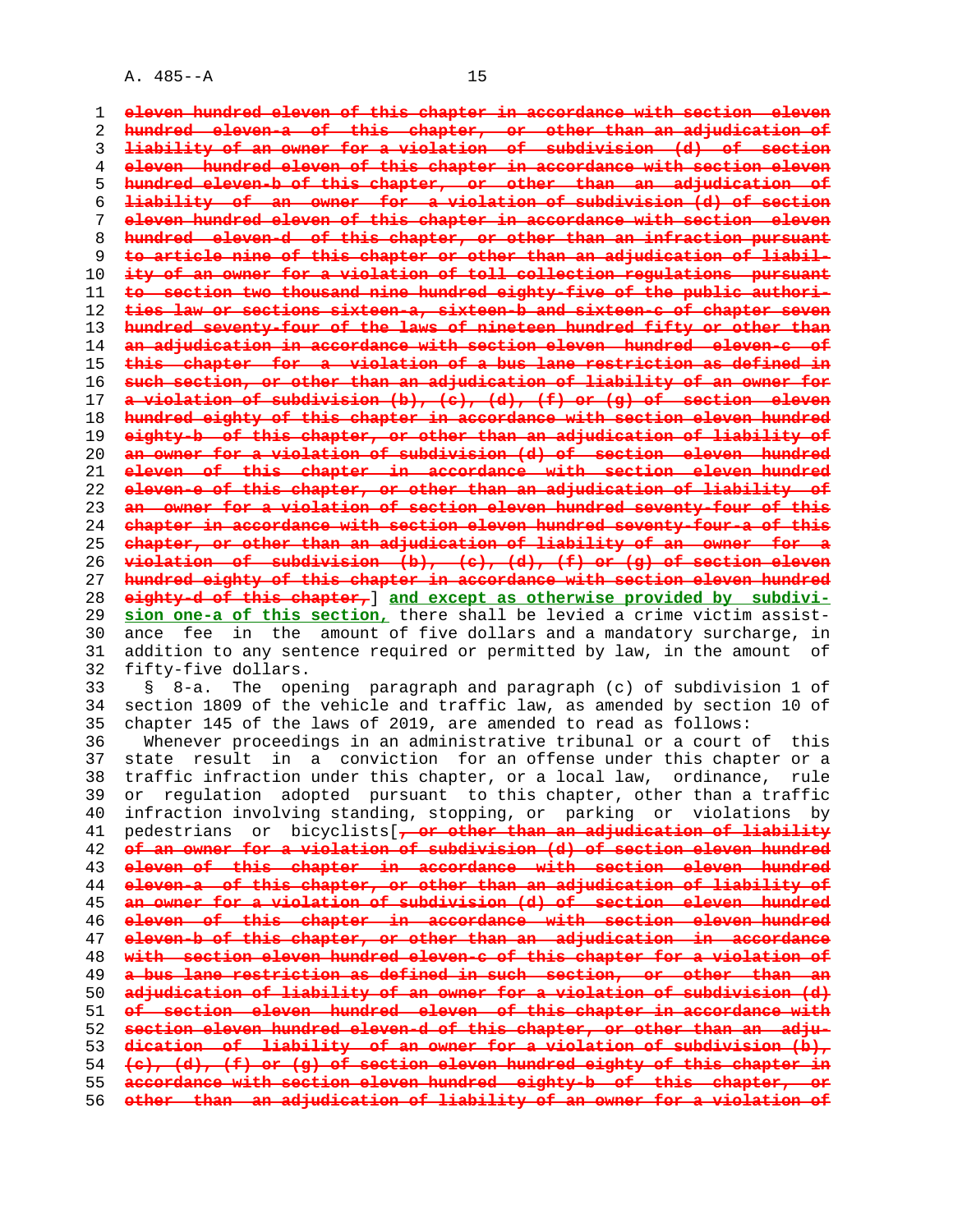**subdivision (d) of section eleven hundred eleven of this chapter in accordance with section eleven hundred eleven-e of this chapter, or other than an adjudication of liability of an owner for a violation of section eleven hundred seventy-four of this chapter in accordance with section eleven hundred seventy-four-a of this chapter,**] **and except as otherwise provided by subdivision one-a of this section,** there shall be 7 levied a crime victim assistance fee and a mandatory surcharge, in addi- 8 tion to any sentence required or permitted by law, in accordance with<br>9 the following schedule: the following schedule:

 10 (c) Whenever proceedings in an administrative tribunal or a court of 11 this state result in a conviction for an offense under this chapter 12 other than a crime pursuant to section eleven hundred ninety-two of this 13 chapter, or a traffic infraction under this chapter, or a local law, 14 ordinance, rule or regulation adopted pursuant to this chapter, other 15 than a traffic infraction involving standing, stopping, or parking or 16 violations by pedestrians or bicyclists[**, or other than an adjudication of liability of an owner for a violation of subdivision (d) of section eleven hundred eleven of this chapter in accordance with section eleven hundred eleven-a of this chapter, or other than an adjudication of liability of an owner for a violation of subdivision (d) of section eleven hundred eleven of this chapter in accordance with section eleven hundred eleven-b of this chapter, or other than an adjudication of liability of an owner for a violation of subdivision (d) of section eleven hundred eleven of this chapter in accordance with section eleven hundred eleven-d of this chapter, or other than an infraction pursuant to article nine of this chapter or other than an adjudication of liabil- ity of an owner for a violation of toll collection regulations pursuant to section two thousand nine hundred eighty-five of the public authori- ties law or sections sixteen-a, sixteen-b and sixteen-c of chapter seven hundred seventy-four of the laws of nineteen hundred fifty or other than an adjudication in accordance with section eleven hundred eleven-c of this chapter for a violation of a bus lane restriction as defined in such section, or other than an adjudication of liability of an owner for a violation of subdivision (b), (c), (d), (f) or (g) of section eleven hundred eighty of this chapter in accordance with section eleven hundred eighty-b of this chapter, or other than an adjudication of liability of an owner for a violation of subdivision (d) of section eleven hundred eleven of this chapter in accordance with section eleven hundred eleven-e of this chapter, or other than an adjudication of liability of an owner for a violation of section eleven hundred seventy-four of this chapter in accordance with section eleven hundred seventy-four-a of this chapter,**] **and except as otherwise provided by subdivision one-a of this section,** there shall be levied a crime victim assistance fee in the 44 amount of five dollars and a mandatory surcharge, in addition to any 45 sentence required or permitted by law, in the amount of fifty-five 46 dollars. 47 § 8-b. Subdivision 1 of section 1809 of the vehicle and traffic law, 48 as separately amended by section 10-a of chapter 145 and section 9-a of 49 chapter 148 of the laws of 2019, is amended to read as follows:

 50 1. Whenever proceedings in an administrative tribunal or a court of 51 this state result in a conviction for a crime under this chapter or a 52 traffic infraction under this chapter, or a local law, ordinance, rule 53 or regulation adopted pursuant to this chapter, other than a traffic 54 infraction involving standing, stopping, parking or motor vehicle equip- 55 ment or violations by pedestrians or bicyclists[**, or other than an adju-** 56 **dication of liability of an owner for a violation of subdivision (d) of**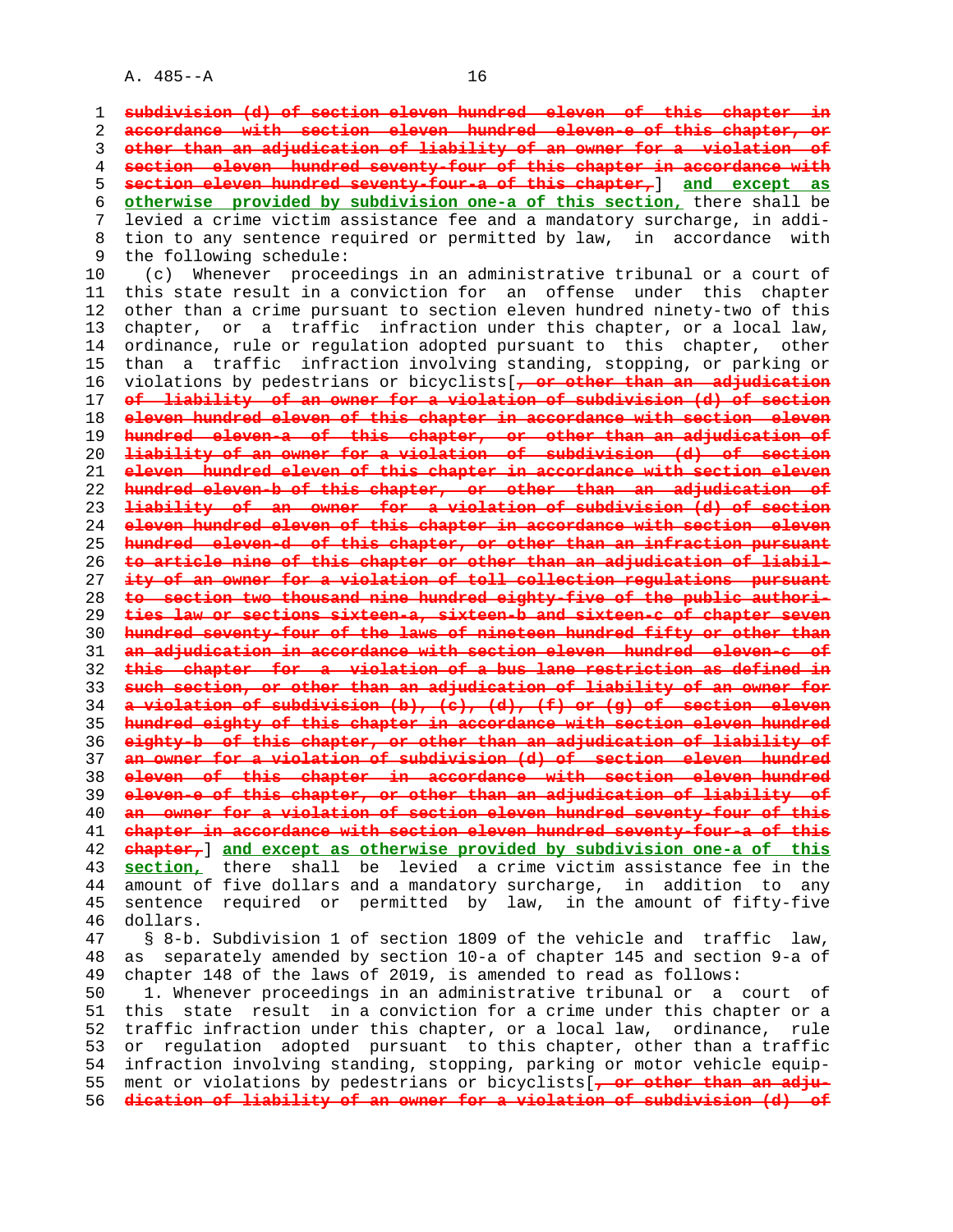**section eleven hundred eleven of this chapter in accordance with section eleven hundred eleven-a of this chapter, or other than an adjudication of liability of an owner for a violation of subdivision (d) of section eleven hundred eleven of this chapter in accordance with section eleven hundred eleven-b of this chapter, or other than an adjudication in accordance with section eleven hundred eleven-c of this chapter for a violation of a bus lane restriction as defined in such section, or other than an adjudication of liability of an owner for a violation of subdi- vision (d) of section eleven hundred eleven of this chapter in accord- ance with section eleven hundred eleven-d of this chapter, or other than an adjudication of liability of an owner for a violation of subdivision (b), (c), (d), (f) or (g) of section eleven hundred eighty of this chap- ter in accordance with section eleven hundred eighty-b of this chapter, or other than an adjudication of liability of an owner for a violation of subdivision (b), (c), (d), (f) or (g) of section eleven hundred eighty of this chapter in accordance with section eleven hundred eight- y-d of this chapter, or other than an adjudication of liability of an owner for a violation of subdivision (d) of section eleven hundred elev- en of this chapter in accordance with section eleven hundred eleven-e of this chapter, or other than an adjudication of liability of an owner for a violation of section eleven hundred seventy-four of this chapter in accordance with section eleven hundred seventy-four-a of this chapter,**] **and except as otherwise provided by subdivision one-a of this section,** 24 there shall be levied a mandatory surcharge, in addition to any sentence 25 required or permitted by law, in the amount of twenty-five dollars. 26 § 8-c. Subdivision 1 of section 1809 of the vehicle and traffic law, 27 as separately amended by section 10-b of chapter 145 and section 9-b of 28 chapter 148 of the laws of 2019, is amended to read as follows: 29 1. Whenever proceedings in an administrative tribunal or a court of 30 this state result in a conviction for a crime under this chapter or a 31 traffic infraction under this chapter other than a traffic infraction 32 involving standing, stopping, parking or motor vehicle equipment or 33 violations by pedestrians or bicyclists[**, or other than an adjudication in accordance with section eleven hundred eleven-c of this chapter for a violation of a bus lane restriction as defined in such section, or other than an adjudication of liability of an owner for a violation of subdi- vision (d) of section eleven hundred eleven of this chapter in accord- ance with section eleven hundred eleven-d of this chapter, or other than an adjudication of liability of an owner for a violation of subdivision (b), (c), (d), (f) or (g) of section eleven hundred eighty of this chap- ter in accordance with section eleven hundred eighty-d of this chapter, or other than an adjudication of liability of an owner for a violation of subdivision (d) of section eleven hundred eleven of this chapter in accordance with section eleven hundred eleven-e of this chapter, or other than an adjudication of liability of an owner for a violation of section eleven hundred seventy-four of this chapter in accordance with section eleven hundred seventy-four-a of this chapter,**] **and except as otherwise provided by subdivision one-a of this section,** there shall be 49 levied a mandatory surcharge, in addition to any sentence required or 50 permitted by law, in the amount of seventeen dollars. 51 § 8-d. Subdivision 1 of section 1809 of the vehicle and traffic law, 52 as separately amended by section 10-c of chapter 145 and section 9-c of 53 chapter 148 of the laws of 2019, is amended to read as follows: 54 1. Whenever proceedings in an administrative tribunal or a court of

 55 this state result in a conviction for a crime under this chapter or a 56 traffic infraction under this chapter other than a traffic infraction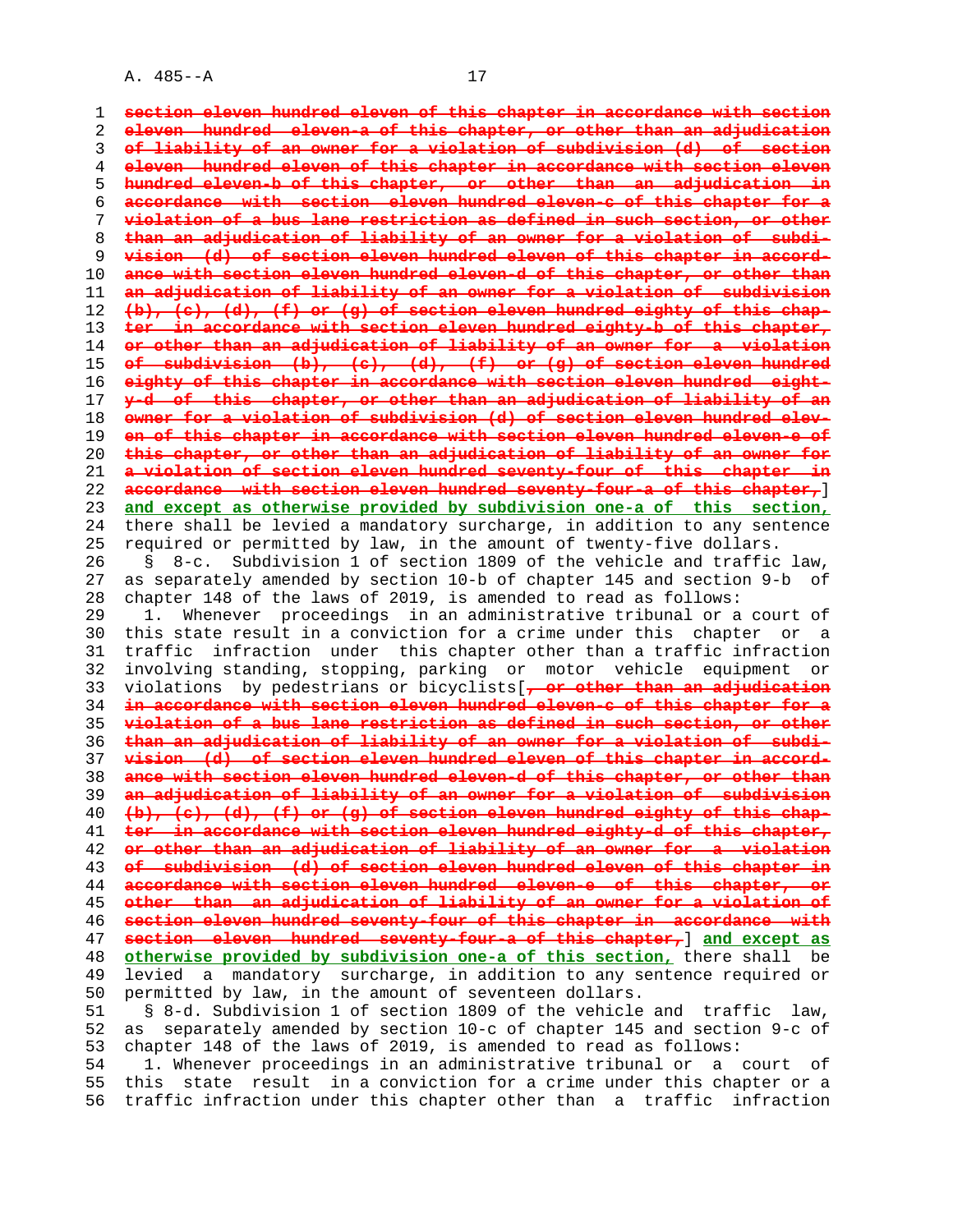1 involving standing, stopping, parking or motor vehicle equipment or 2 violations by pedestrians or bicyclists[**, or other than an adjudication** 3 **of liability of an owner for a violation of subdivision (b), (c), (d),** 4 **(f) or (g) of section eleven hundred eighty of this chapter in accord-** 5 **ance with section eleven hundred eighty-b of this chapter, or other than** 6 **an adjudication of liability of an owner for a violation of subdivision** 7 **(b), (c), (d), (f) or (g) of section eleven hundred eighty of this chap-** 8 **ter in accordance with section eleven hundred eighty-d of this chapter,** 9 **or other than an adjudication of liability of an owner for a violation** 10 **of subdivision (d) of section eleven hundred eleven of this chapter in** 11 **accordance with section eleven hundred eleven-d of this chapter, or** 12 **other than an adjudication of liability of an owner for a violation of** 13 **subdivision (d) of section eleven hundred eleven of this chapter in** 14 **accordance with section eleven hundred eleven-e of this chapter, or** 15 **other than an adjudication of liability of an owner for a violation of** 16 **section eleven hundred seventy-four of this chapter in accordance with** 17 **section eleven hundred seventy-four-a of this chapter,**] **and except as** 18 **otherwise provided by subdivision one-a of this section,** there shall be 19 levied a mandatory surcharge, in addition to any sentence required or 20 permitted by law, in the amount of seventeen dollars. 21 § 8-e. Subdivision 1 of section 1809 of the vehicle and traffic law, 22 as separately amended by section 10-d of chapter 145 and section 9-d of 23 chapter 148 of the laws of 2019, is amended to read as follows: 24 1. Whenever proceedings in an administrative tribunal or a court of 25 this state result in a conviction for a crime under this chapter or a 26 traffic infraction under this chapter other than a traffic infraction 27 involving standing, stopping, parking or motor vehicle equipment or 28 violations by pedestrians or bicyclists[**, or other than an adjudication** 29 **of liability of an owner for a violation of subdivision (b), (c), (d),** 30 **(f) or (g) of section eleven hundred eighty of this chapter in accord-** 31 **ance with section eleven hundred eighty-d of this chapter, or other than** 32 **an adjudication of liability of an owner for a violation of subdivision** 33 **(d) of section eleven hundred eleven of this chapter in accordance with** 34 **section eleven hundred eleven-d of this chapter, or other than an adju-** 35 **dication of liability of an owner for a violation of subdivision (d) of** 36 **section eleven hundred eleven of this chapter in accordance with section** 37 **eleven hundred eleven-e of this chapter, or other than an adjudication** 38 **of liability of an owner for a violation of section eleven hundred** 39 **seventy-four of this chapter in accordance with section eleven hundred** 40 **seventy-four-a of this chapter,**] **and except as otherwise provided by** 41 **subdivision one-a of this section,** there shall be levied a mandatory 42 surcharge, in addition to any sentence required or permitted by law, in 43 the amount of seventeen dollars. 44 § 8-f. Subdivision 1 of section 1809 of the vehicle and traffic law, 45 as separately amended by section 10-f of chapter 145 and section 9-f of 46 chapter 148 of the laws of 2019, is amended to read as follows: 47 1. Whenever proceedings in an administrative tribunal or a court of 48 this state result in a conviction for a crime under this chapter or a 49 traffic infraction under this chapter other than a traffic infraction 50 involving standing, stopping, parking or motor vehicle equipment or 51 violations by pedestrians or bicyclists[**, or other than an adjudication**

**of liability of an owner for a violation of subdivision (b), (c), (d), (f) or (g) of section eleven hundred eighty of this chapter in accord- ance with section eleven hundred eighty-d of this chapter, or other than an adjudication of liability of an owner for a violation of subdivision**

56 **(d) of section eleven hundred eleven of this chapter in accordance with**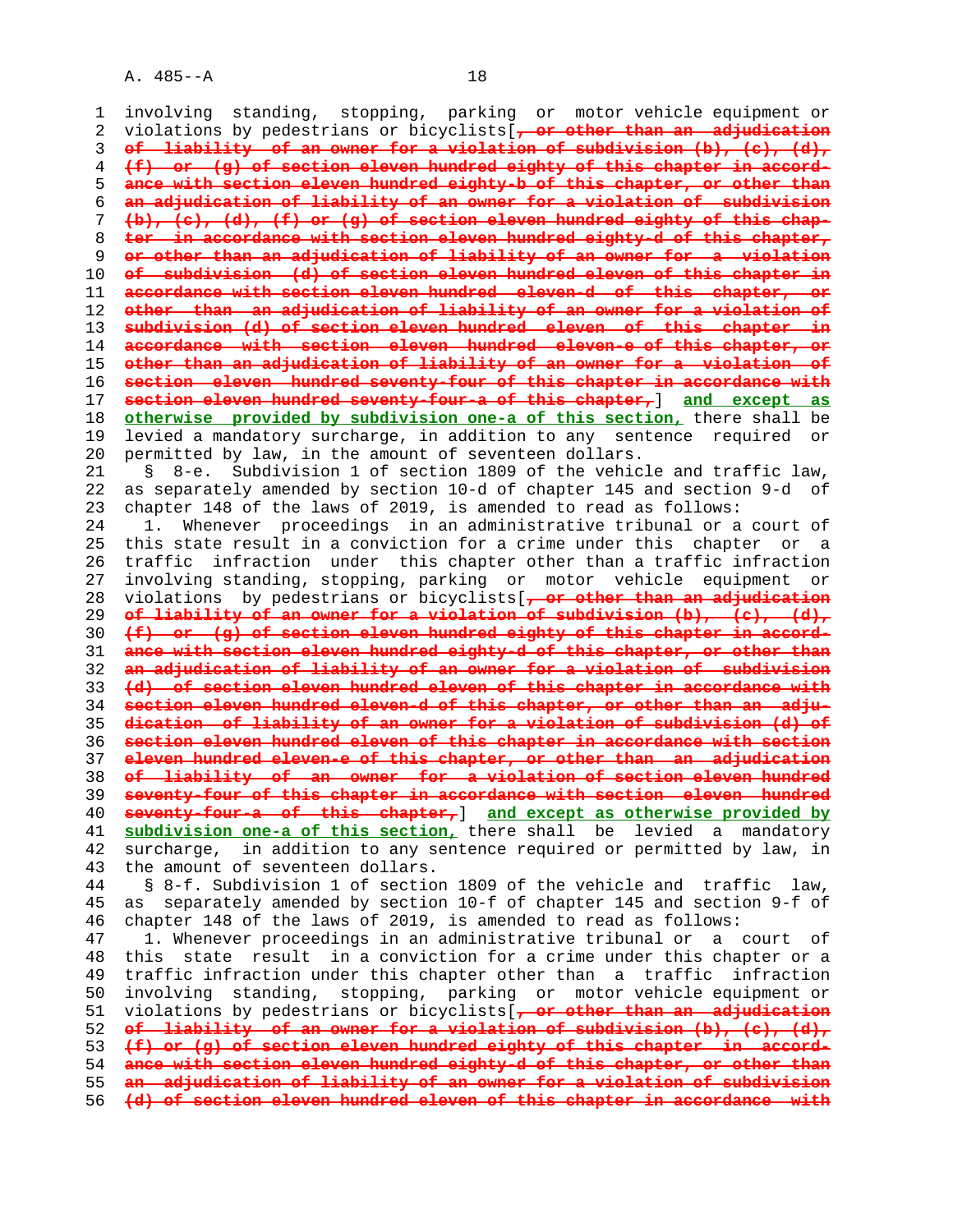1 **section eleven hundred eleven-e of this chapter, or other than an adju-** 2 **dication of liability of an owner for a violation of section eleven** 3 **hundred seventy-four of this chapter in accordance with section eleven** 4 **hundred seventy-four-a of this chapter,**] **and except as otherwise** 5 **provided by subdivision one-a of this section,** there shall be levied a 6 mandatory surcharge, in addition to any sentence required or permitted 7 by law, in the amount of seventeen dollars. 8 § 8-g. Subdivision 1 of section 1809 of the vehicle and traffic law, 9 as separately amended by section 10-g of chapter 145 and section 9-g of 10 chapter 148 of the laws of 2019, is amended to read as follows: 11 1. Whenever proceedings in an administrative tribunal or a court of 12 this state result in a conviction for a crime under this chapter or a 13 traffic infraction under this chapter other than a traffic infraction 14 involving standing, stopping, parking or motor vehicle equipment or 15 violations by pedestrians or bicyclists[**, or other than an adjudication** 16 **of liability of an owner for a violation of subdivision (b), (d), (f) or** 17 **(g) of section eleven hundred eighty of this chapter in accordance with** 18 **section eleven hundred eighty-d of this chapter, or other than an adju-** 19 **dication of liability of an owner for a violation of section eleven** 20 **hundred seventy-four of this chapter in accordance with section eleven** 21 **hundred seventy-four-a of this chapter,**] **and except as otherwise** 22 **provided by subdivision one-a of this section,** there shall be levied a 23 mandatory surcharge, in addition to any sentence required or permitted 24 by law, in the amount of seventeen dollars. 25 § 8-h. Subdivision 1 of section 1809 of the vehicle and traffic law, 26 as separately amended by chapter 16 of the laws of 1983 and chapter 62 27 of the laws of 1989, is amended to read as follows: 28 1. Whenever proceedings in an administrative tribunal or a court of 29 this state result in a conviction for a crime under this chapter or a 30 traffic infraction under this chapter other than a traffic infraction 31 involving standing, stopping, parking or motor vehicle equipment or 32 violations by pedestrians or bicyclists **and except as otherwise provided** 33 **by subdivision one-a of this section**, there shall be levied a mandatory 34 surcharge, in addition to any sentence required or permitted by law, in 35 the amount of seventeen dollars. 36 § 9. Section 1809 of the vehicle and traffic law is amended by adding 37 a new subdivision 1-a to read as follows: 38 **1-a. Notwithstanding the provisions of subdivision one of this** 39 **section, the provisions of subdivision one of this section shall not** 40 **apply to an adjudication of liability of owners: (a) for violations of** 41 **subdivision (d) of section eleven hundred eleven of this chapter imposed** 42 **pursuant to a local law or ordinance imposing monetary liability on the** 43 **owner of a vehicle for failure of an operator thereof to comply with** 44 **traffic-control indications through the installation and operation of** 45 **traffic-control signal photo violation-monitoring systems, in accordance** 46 **with article twenty-four of this chapter; or (b) for violations of** 47 **subdivision (b), (c), (d), (f) or (g) of section eleven hundred eighty** 48 **of this chapter imposed pursuant to a demonstration program imposing** 49 **monetary liability on the owner of a vehicle for failure of an operator** 50 **thereof to comply with such posted maximum speed limits through the** 51 **installation and operation of photo speed violation monitoring systems,** 52 **in accordance with article thirty of this chapter; or (c) for violations** 53 **of bus lane restrictions as defined by article twenty-four of this chap-** 54 **ter imposed pursuant to a bus rapid transit program imposing monetary** 55 **liability on the owner of a vehicle for failure of an operator thereof** 56 **to comply with such bus lane restrictions through the installation and**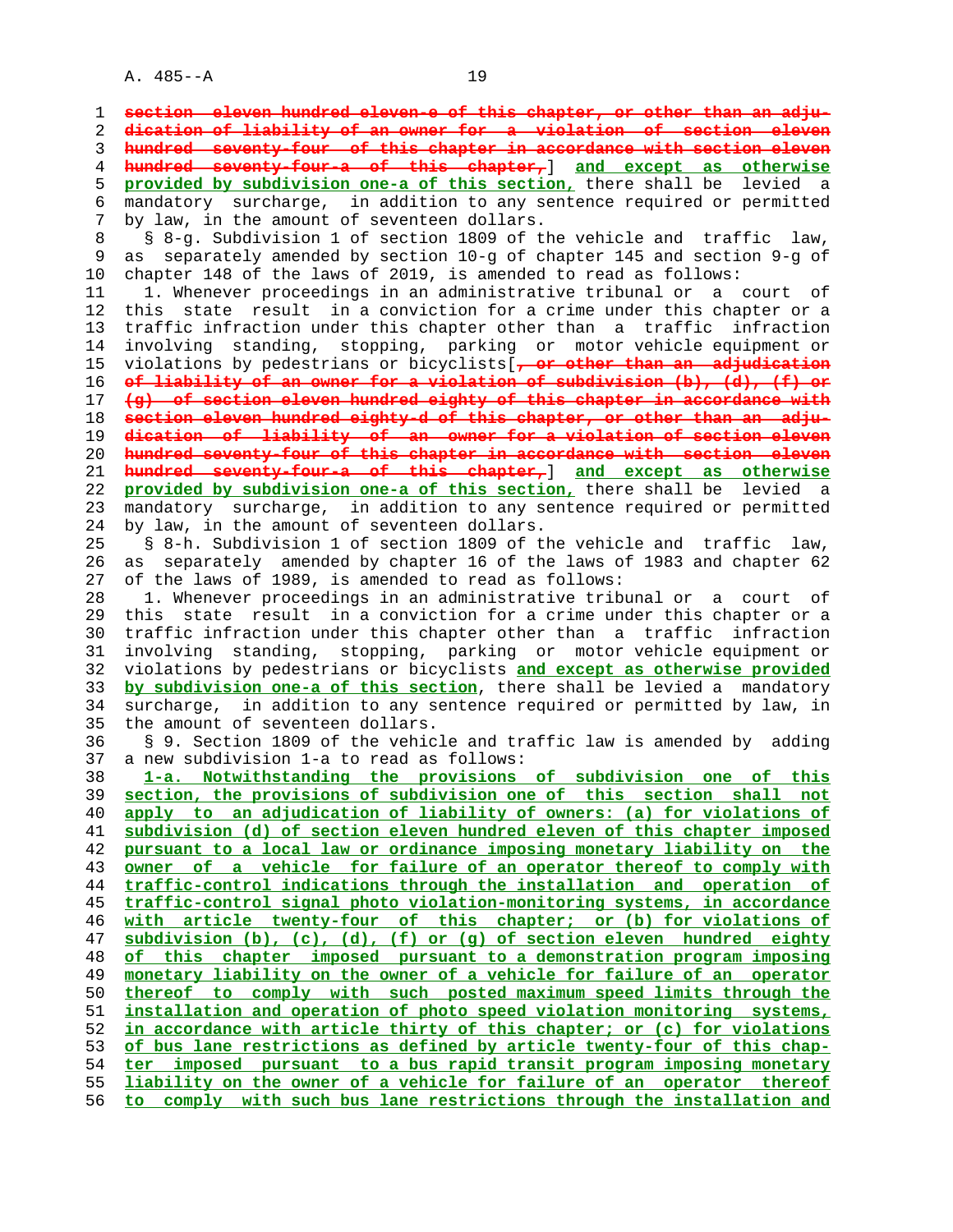**operation of bus lane photo devices, in accordance with article twenty- four of this chapter; or (d) for violations of toll collection regu- lations imposed by certain public authorities pursuant to the law authorizing such public authorities to impose monetary liability on the owner of a vehicle for failure of an operator thereof to comply with toll collection regulations of such public authorities through the installation and operation of photo-monitoring systems, in accordance with the provisions of section two thousand nine hundred eighty-five of the public authorities law and sections sixteen-a, sixteen-b and sixteen-c of chapter seven hundred seventy-four of the laws of nineteen hundred fifty; or (e) for violations of section eleven hundred seventy- four of this chapter when meeting a school bus marked and equipped as provided in subdivisions twenty and twenty-one-c of section three** hundred seventy-five of this chapter imposed pursuant to a local law or **ordinance imposing monetary liability on the owner of a vehicle for failure of an operator thereof to comply with school bus red visual signals through the installation and operation of school bus photo violation monitoring systems, in accordance with article twenty-nine of this chapter; or (f) for violations of subdivision (b), (d), (f) or (g) of section eleven hundred eighty of this chapter imposed pursuant to a demonstration program imposing monetary liability on the owner of a vehicle for failure of an operator thereof to comply with such posted maximum speed limits within a highway construction or maintenance work area through the installation and operation of photo speed violation monitoring systems, in accordance with article thirty of this chapter.** 26 § 10. Paragraph a of subdivision 1 of section 1809-e of the vehicle 27 and traffic law is REPEALED and a new paragraph a is added to read as 28 follows: **a. Notwithstanding any other provision of law, whenever proceedings in a court or an administrative tribunal of this state result in a conviction for an offense under this chapter, except a conviction pursu- ant to section eleven hundred ninety-two of this chapter, or for a traf- fic infraction under this chapter, or a local law, ordinance, rule or regulation adopted pursuant to this chapter, except: (i) a traffic infraction involving standing, stopping, or parking or violations by pedestrians or bicyclists; and (ii) an adjudication of liability of an owner for a violation of subdivision (d) of section eleven hundred elev- en of this chapter imposed pursuant to a local law or ordinance imposing monetary liability on the owner of a vehicle for failure of an operator thereof to comply with traffic-control indications through the installa- tion and operation of traffic-control signal photo violation-monitoring systems, in accordance with article twenty-four of this chapter; and (iii) an adjudication of liability of an owner for a violation of subdi- vision (b), (c), (d), (f) or (g) of section eleven hundred eighty of this chapter imposed pursuant to a demonstration program imposing mone- tary liability on the owner of a vehicle for failure of an operator thereof to comply with such posted maximum speed limits through the installation and operation of photo speed violation monitoring systems, in accordance with article thirty of this chapter; and (iv) an adjudi- cation of liability of an owner for a violation of bus lane restrictions as defined by article twenty-four of this chapter imposed pursuant to a bus rapid transit program imposing monetary liability on the owner of a vehicle for failure of an operator thereof to comply with such bus lane restrictions through the installation and operation of bus lane photo devices, in accordance with article twenty-four of this chapter; and (v) an adjudication of liability of an owner for a violation of toll**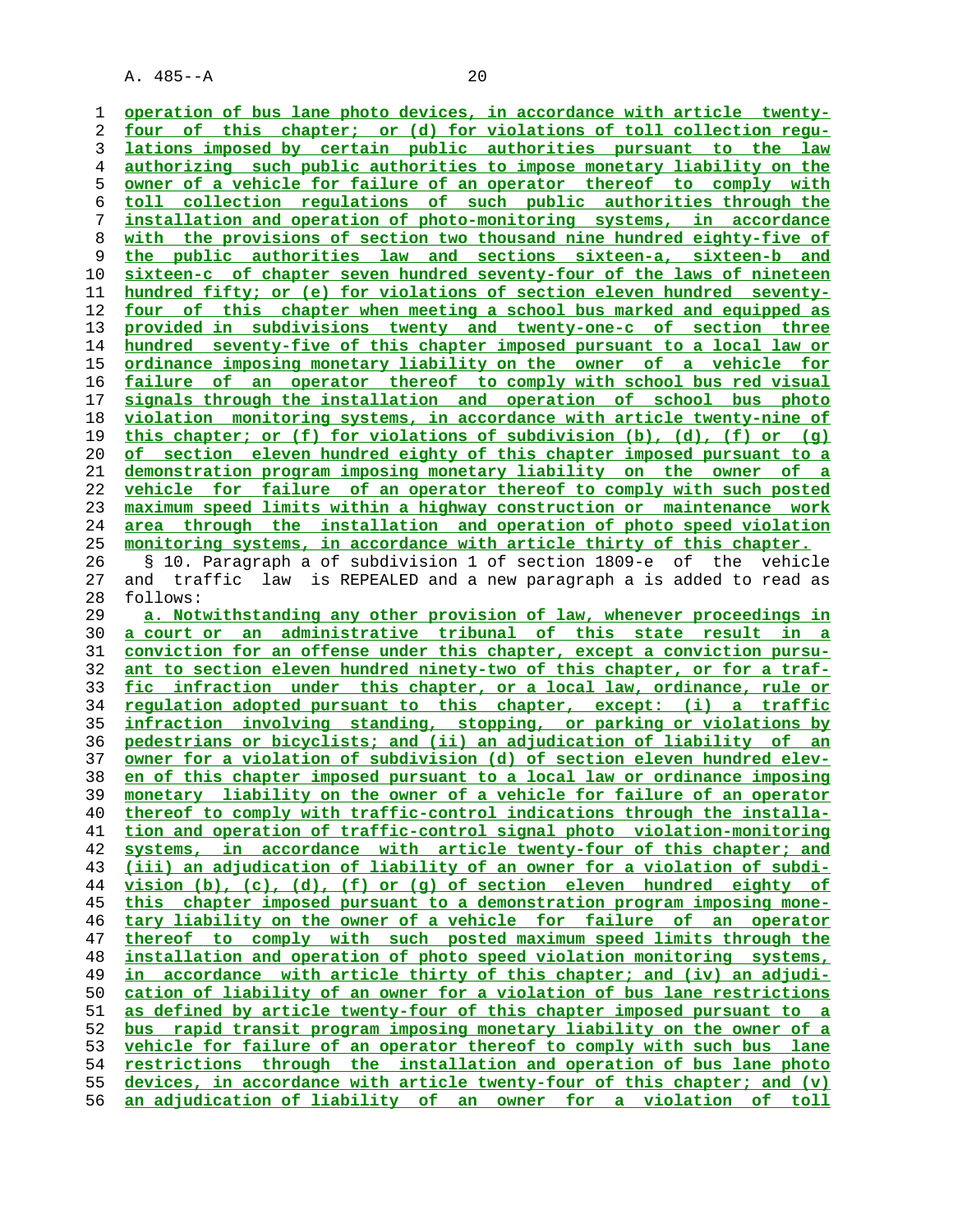**collection regulations imposed by certain public authorities pursuant to the law authorizing such public authorities to impose monetary liability on the owner of a vehicle for failure of an operator thereof to comply with toll collection regulations of such public authorities through the installation and operation of photo-monitoring systems, in accordance with section two thousand nine hundred eighty-five of the public author- ities law or sections sixteen-a, sixteen-b and sixteen-c of chapter seven hundred seventy-four of the laws of nineteen hundred fifty; and (vi) an adjudication of liability of an owner for a violation of section eleven hundred seventy-four of this chapter when meeting a school bus marked and equipped as provided in subdivisions twenty and twenty-one-c of section three hundred seventy-five of this chapter imposed pursuant to a local law or ordinance imposing monetary liability on the owner of a vehicle for failure of an operator thereof to comply with school bus red visual signals through the installation and operation of school bus photo violation monitoring systems, in accordance with article twenty- nine of this chapter; and (vii) an adjudication of liability of an owner for a violation of subdivision (b), (d), (f) or (g) of section eleven hundred eighty of this chapter imposed pursuant to a demonstration program imposing monetary liability on the owner of a vehicle for fail- ure of an operator thereof to comply with such posted maximum speed limits within a highway construction or maintenance work area through the installation and operation of photo speed violation monitoring systems, in accordance with article thirty of this chapter, there shall be levied in addition to any sentence, penalty or other surcharge required or permitted by law, an additional surcharge of twenty-eight dollars.** 28 § 11. The general municipal law is amended by adding a new section 29 371-a to read as follows: **§ 371-a. Additional jurisdiction and procedure related to the adjudi- cation of certain notices of liability. A traffic violations bureau established pursuant to subdivision one and a traffic and parking**

**violations agency established pursuant to subdivision two of section three hundred seventy-one of this article may be authorized to adjudi- cate, in accordance with the provisions of this article, the liability of owners: (a) for violations of subdivision (d) of section eleven hundred eleven of the vehicle and traffic law imposed pursuant to a local law or ordinance imposing monetary liability on the owner of a vehicle for failure of an operator thereof to comply with traffic-con- trol indications through the installation and operation of traffic-con- trol signal photo violation-monitoring systems, in accordance with arti- cle twenty-four of the vehicle and traffic law; or (b) for violations of section eleven hundred seventy-four of the vehicle and traffic law when meeting a school bus marked and equipped as provided in subdivisions twenty and twenty-one-c of section three hundred seventy-five of the vehicle and traffic law imposed pursuant to a local law or ordinance imposing monetary liability on the owner of a vehicle for failure of an operator thereof to comply with school bus red visual signals through the installation and operation of school bus photo violation monitoring systems, in accordance with article twenty-nine of the vehicle and traf- fic law; or (c) for violations of subdivision (b), (d), (f) or (g) of section eleven hundred eighty of the vehicle and traffic law imposed pursuant to a demonstration program imposing monetary liability on the owner of a vehicle for failure of an operator thereof to comply with such posted maximum speed limits within a highway construction or main- tenance work area through the installation and operation of photo speed**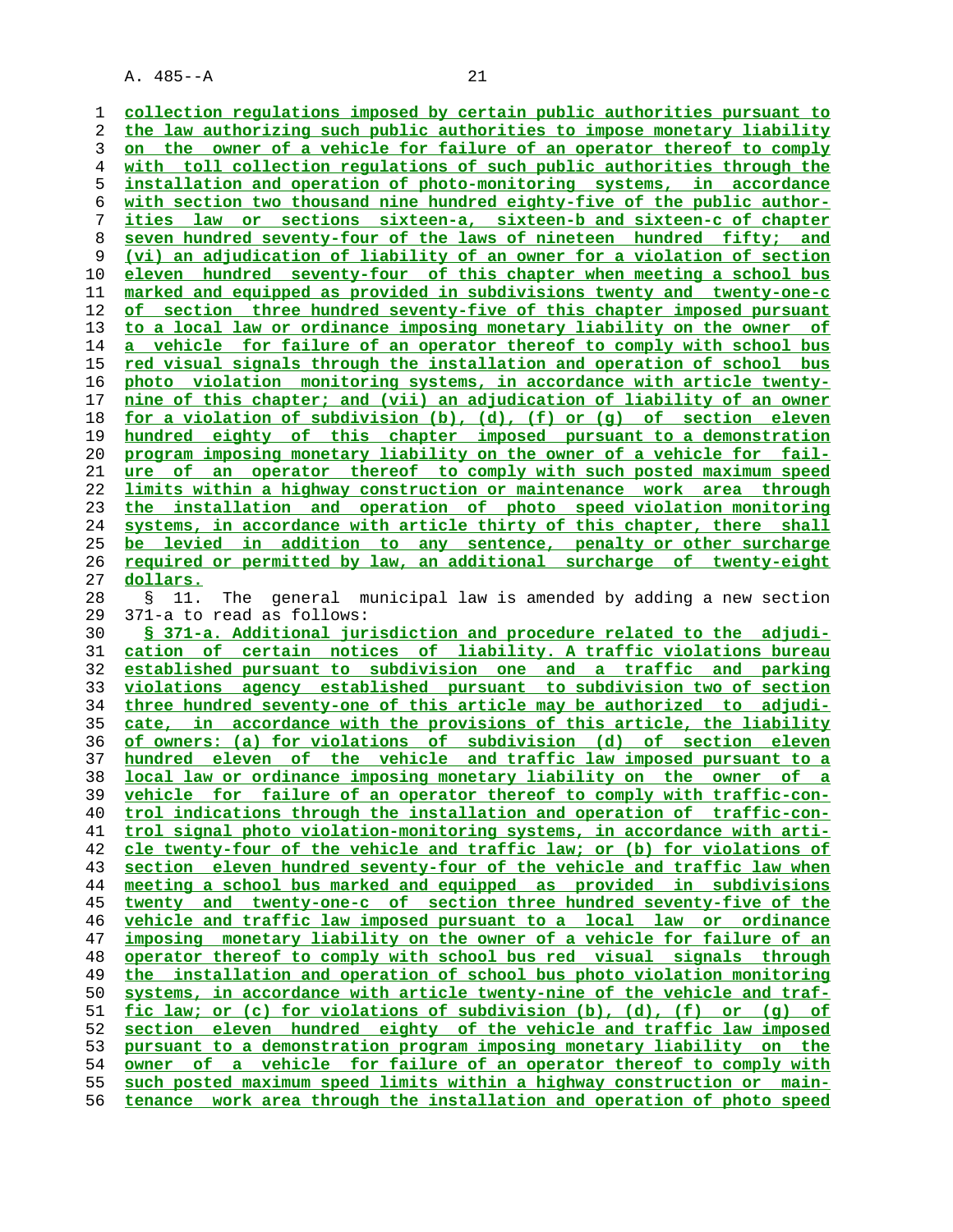| 1  | violation monitoring systems, in accordance with article thirty of this         |
|----|---------------------------------------------------------------------------------|
| 2  | chapter.                                                                        |
| 3  | The vehicle and traffic law is amended by adding a new section<br>12.<br>Ş.     |
| 4  | 1180-e to read as follows:                                                      |
| 5  | § 1180-e. Owner liability for failure of operator to comply with                |
| 6  | certain posted maximum speed limits. (a) 1. Notwithstanding any other           |
| 7  | provision of law, the commissioner of transportation is hereby author-          |
| 8  | ized to establish a demonstration program imposing monetary liability on        |
| 9  | the owner of a vehicle for failure of an operator thereof to comply with        |
| 10 | posted maximum speed limits in a highway construction or maintenance            |
| 11 | work area located on a controlled-access highway (i) when highway               |
| 12 | construction or maintenance work is occurring and a work area speed             |
| 13 | <u>limit is in effect as provided in paragraph two of subdivision (d)</u><br>or |
| 14 | subdivision (f) of section eleven hundred eighty of this article or (ii)        |
| 15 | when highway construction or maintenance work is occurring and other            |
| 16 | speed limits are in effect as provided in subdivision (b)<br>or $(q)$ or        |
| 17 | paragraph one of subdivision (d) of section eleven hundred eighty of            |
| 18 | this article. Such demonstration program shall empower the commissioner         |
| 19 | to install photo speed violation monitoring systems within no more than         |
| 20 | twenty highway construction or maintenance work areas located on cont-          |
| 21 | rolled-access highways and to operate such systems within such work             |
| 22 | areas (iii) when highway construction or maintenance work is occurring          |
| 23 | and a work area speed limit is in effect as provided in paragraph two of        |
| 24 | subdivision (d) or subdivision (f) of section eleven hundred eighty of          |
| 25 | this article or (iv) when highway construction or maintenance work is           |
| 26 | <u>occurring and other speed limits are in effect as provided in subdivi-</u>   |
| 27 | sion (b) or (q) or paragraph one of subdivision (d) of section eleven           |
| 28 | hundred eighty of this article. The commissioner, in consultation with          |
| 29 | the superintendent of the division of state police, shall determine the         |
| 30 | location of the highway construction or maintenance work areas located          |
| 31 | <u>on a controlled-access highway in which to install and operate photo</u>     |
| 32 | speed violation monitoring systems. In selecting a highway construction         |
| 33 | or maintenance work area in which to install and operate a photo speed          |
| 34 | violation monitoring system, the commissioner shall consider criteria           |
| 35 | including, but not limited to, the speed data, crash history, and road-         |
| 36 | way geometry applicable to such highway construction or maintenance work        |
| 37 | area. A photo speed violation monitoring system shall not be installed          |
| 38 | <u>or operated on a controlled-access highway exit ramp.</u>                    |
| 39 | 2. Notwithstanding any other provision of law, after holding a public           |
| 40 | hearing in accordance with the public officers law and subsequent               |
| 41 | approval of the establishment of a demonstration program in accordance          |
| 42 | with this section by a majority of the members of the entire board of           |
| 43 | the thruway authority, the chair of the thruway authority is hereby             |
| 44 | authorized to establish a demonstration program imposing monetary               |
| 45 | liability on the owner of a vehicle for failure of an operator thereof          |
| 46 | to comply with posted maximum speed limits in a highway construction or         |
| 47 | maintenance work area located on the thruway (i) when highway                   |
| 48 | construction or maintenance work is occurring and a work area speed             |
| 49 | limit is in effect as provided in paragraph two of subdivision (d) or           |
| 50 | subdivision (f) of section eleven hundred eighty of this article or (ii)        |
| 51 | when highway construction or maintenance work is occurring and other            |
| 52 | speed limits are in effect as provided in subdivision (b) or (q) or             |
| 53 | paragraph one of subdivision (d) of section eleven hundred eighty of            |
| 54 | this article. Such demonstration program shall empower the chair to             |
| 55 | install photo speed violation monitoring systems within no more than ten        |
| 56 | highway construction or maintenance work areas located on the thruway           |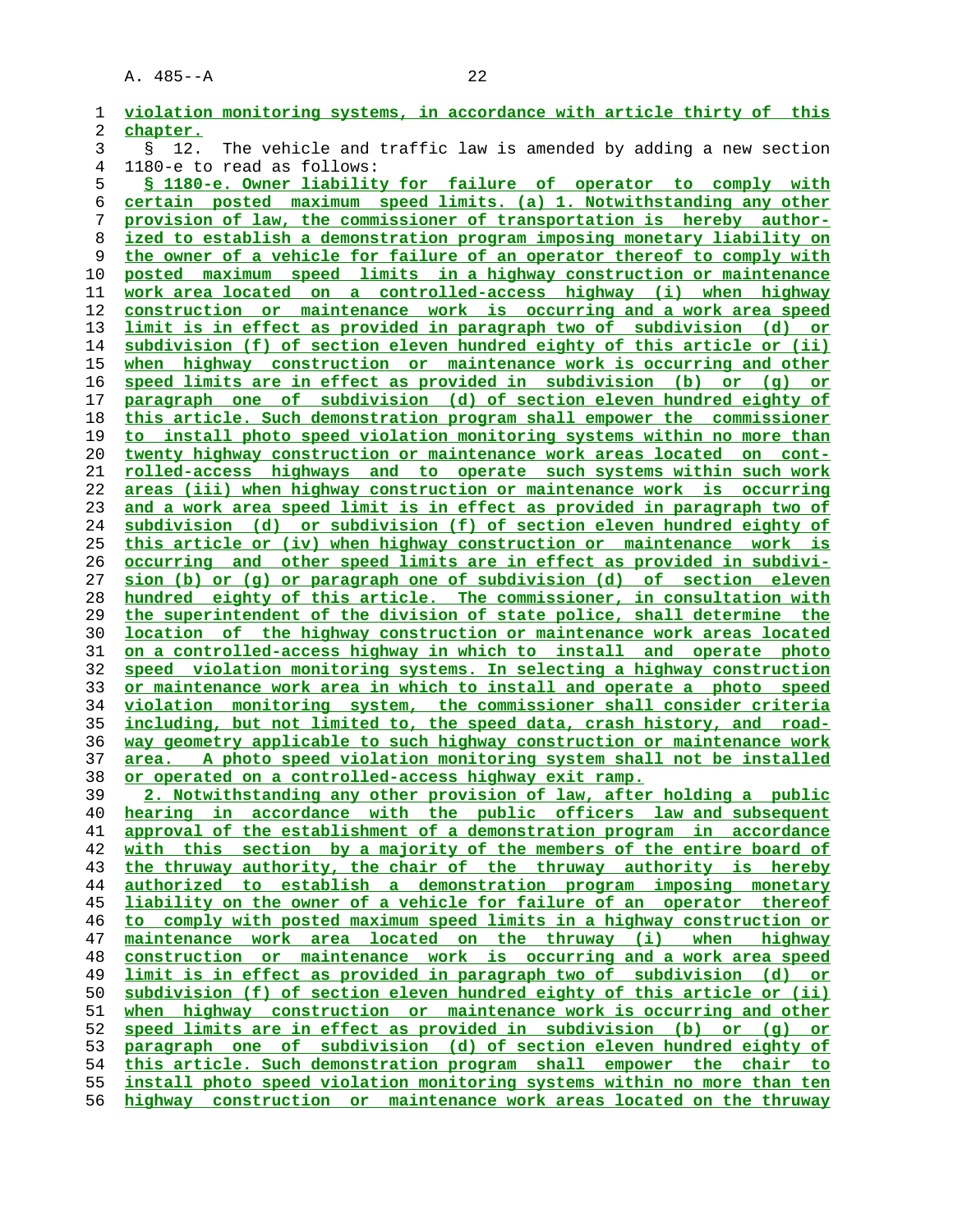**and to operate such systems within such work areas (iii) when highway construction or maintenance work is occurring and a work area speed limit is in effect as provided in paragraph two of subdivision (d) or subdivision (f) of section eleven hundred eighty of this article or (iv) when highway construction or maintenance work is occurring and other speed limits are in effect as provided in subdivision (b) or (g) or paragraph one of subdivision (d) of section eleven hundred eighty of this article. The chair, in consultation with the superintendent of the division of state police, shall determine the location of the highway construction or maintenance work areas located on the thruway in which to install and operate photo speed violation monitoring systems. In selecting a highway construction or maintenance work area in which to install and operate a photo speed violation monitoring system, the chair shall consider criteria including, but not limited to, the speed data, crash history, and roadway geometry applicable to such highway construction or maintenance work area. A photo speed violation monitor- ing system shall not be installed or operated on a thruway exit ramp. 3. No photo speed violation monitoring system shall be used in a high- way construction or maintenance work area unless (i) on the day it is to be used it has successfully passed a self-test of its functions; and (ii) it has undergone an annual calibration check performed pursuant to paragraph five of this subdivision. The commissioner or chair, as appli- cable, shall install signs giving notice that a photo speed violation monitoring system is in use, in conformance with standards established in the MUTCD. 4. Operators of photo speed violation monitoring systems shall have completed training in the procedures for setting up, testing, and oper- ating such systems. Each such operator shall complete and sign a daily set-up log for each such system that he or she operates that (i) states the date and time when, and the location where, the system was set up**

**that day, and (ii) states that such operator successfully performed, and the system passed, the self-tests of such system before producing a recorded image that day. The commissioner or the chair, as applicable, shall retain each such daily log until the later of the date on which the photo speed violation monitoring system to which it applies has been permanently removed from use or the final resolution of all cases involving notices of liability issued based on photographs, microphoto- graphs, video or other recorded images produced by such system.**

**5. Each photo speed violation monitoring system shall undergo an annu- al calibration check performed by an independent calibration laboratory which shall issue a signed certificate of calibration. The commissioner or the chair, as applicable, shall keep each such annual certificate of calibration on file until the final resolution of all cases involving a notice of liability issued during such year which were based on photo- graphs, microphotographs, videotape or other recorded images produced by such photo speed violation monitoring system.**

**6. (i) Such demonstration program shall utilize necessary technologies to ensure, to the extent practicable, that photographs, microphoto- graphs, videotape or other recorded images produced by such photo speed violation monitoring systems shall not include images that identify the driver, the passengers, or the contents of the vehicle. Provided, howev- er, that no notice of liability issued pursuant to this section shall be dismissed solely because such a photograph, microphotograph, videotape or other recorded image allows for the identification of the driver, the passengers, or the contents of vehicles where the commissioner or the**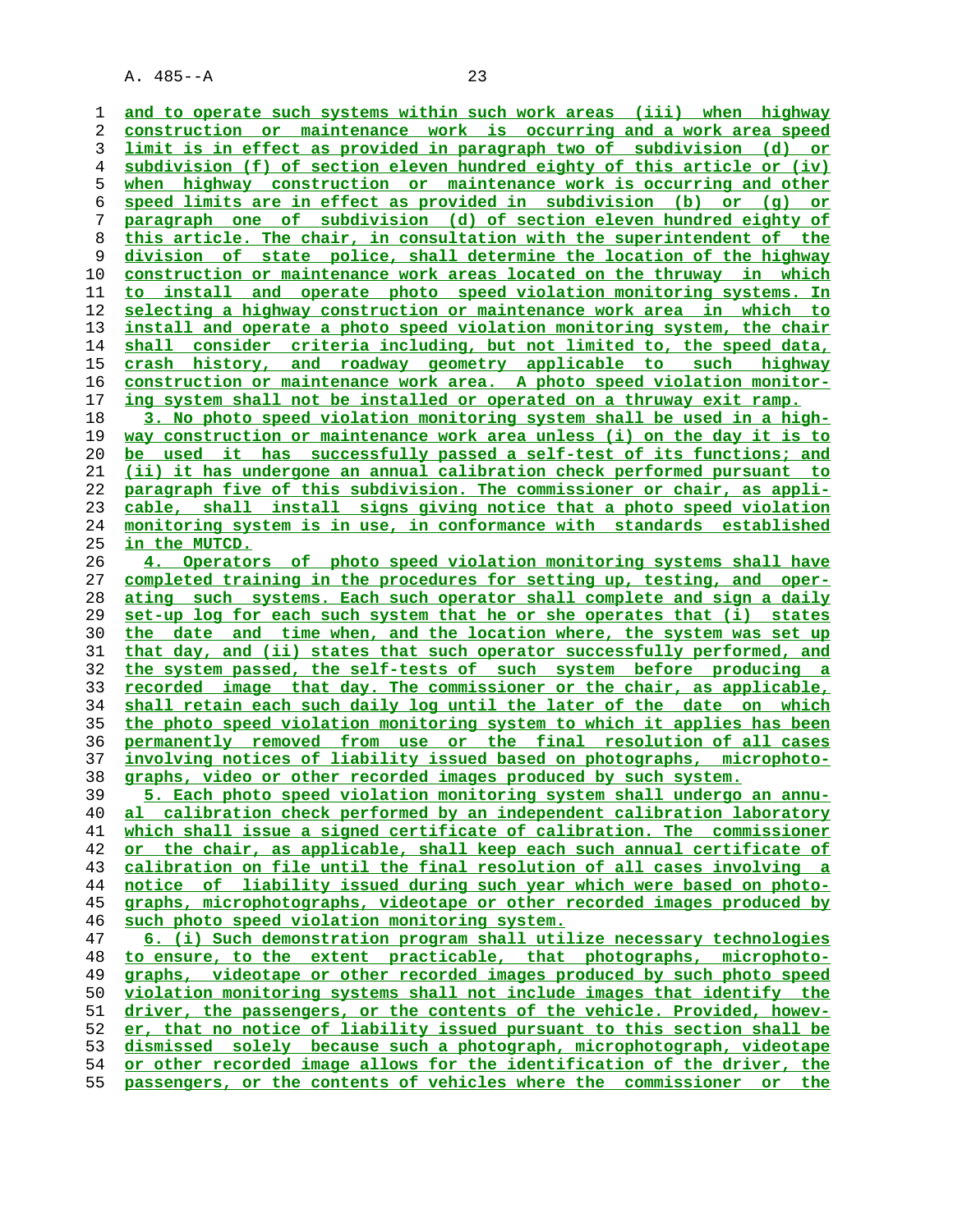| 1              | chair, as applicable, shows that they made reasonable efforts to comply                                                                             |
|----------------|-----------------------------------------------------------------------------------------------------------------------------------------------------|
| 2              | with the provisions of this paragraph in such case.                                                                                                 |
| 3              | (ii) Photographs, microphotographs, videotape or any other recorded                                                                                 |
| $\overline{4}$ | image from a photo speed violation monitoring system shall be for the                                                                               |
| 5              | exclusive use of the commissioner or the chair, as applicable, for the                                                                              |
| 6              | purpose of the adjudication of liability imposed pursuant to this                                                                                   |
| 7              | and of the owner receiving a notice of liability pursuant to<br>section                                                                             |
| 8              | this section, and shall be destroyed by the commissioner or chair, as                                                                               |
| 9              | applicable, upon the final resolution of the notice of liability to                                                                                 |
| 10             | which such photographs, microphotographs, videotape or other recorded                                                                               |
| 11             | images relate, or one year following the date of issuance of such notice                                                                            |
| 12             | of liability, whichever is later. Notwithstanding the provisions of any                                                                             |
| 13             | other law, rule or regulation to the contrary, photographs, microphoto-                                                                             |
| 14             | graphs, videotape or any other recorded image from a photo speed                                                                                    |
| 15             | violation monitoring system shall not be open to the public, nor subject                                                                            |
| 16             | to civil or criminal process or discovery, nor used by any court or                                                                                 |
| 17             | administrative or adjudicatory body in any action or proceeding therein                                                                             |
| 18             | except that which is necessary for the adjudication of a notice of                                                                                  |
| 19             | liability issued pursuant to this section, and no public entity or                                                                                  |
| 20             | employee, officer or agent thereof shall disclose such information,                                                                                 |
| 21             | except that such photographs, microphotographs, videotape or any other                                                                              |
| 22             | recorded images from such systems:                                                                                                                  |
| 23             | (A) shall be available for inspection and copying and use by the motor                                                                              |
| 24             | vehicle owner and operator for so long as such photographs, microphoto-                                                                             |
| 25             | graphs, videotape or other recorded images are required to be maintained                                                                            |
| 26             | or are maintained by such public entity, employee, officer or agent; and                                                                            |
| 27             | shall be furnished when described in a search warrant issued<br>(B) (1)                                                                             |
| 28             | by a court authorized to issue such a search warrant pursuant to article                                                                            |
| 29             | six hundred ninety of the criminal procedure law or a federal court                                                                                 |
| 30             | authorized to issue such a search warrant under federal law, where such                                                                             |
| 31             | search warrant states that there is reasonable cause to believe such                                                                                |
| 32             | information constitutes evidence of, or tends to demonstrate that, a                                                                                |
| 33             | misdemeanor or felony offense was committed in this state or another                                                                                |
| 34             | state, or that a particular person participated in the commission of a                                                                              |
| 35<br>36       | misdemeanor or felony offense in this state or another state, provided,<br>however, that if such offense was against the laws of another state, the |
| 37             | court shall only issue a warrant if the conduct comprising such offense                                                                             |
| 38             | would, if occurring in this state, constitute a misdemeanor or felony                                                                               |
| 39             | against the laws of this state; and                                                                                                                 |
| 40             | (2) shall be furnished in response to a subpoena duces tecum signed by                                                                              |
| 41             | judge of competent jurisdiction and issued pursuant to article six<br>a                                                                             |
| 42             | hundred ten of the criminal procedure law or a judge or magistrate of a                                                                             |
| 43             | federal court authorized to issue such a subpoena duces tecum under                                                                                 |
| 44             | federal law, where the judge finds and the subpoena states that there is                                                                            |
| 45             | <u>reasonable cause to believe such information is relevant and material to</u>                                                                     |
| 46             | the prosecution, or the defense, or the investigation by an authorized                                                                              |
| 47             | enforcement official, of the alleged commission of a misdemeanor or<br>law                                                                          |
| 48             | felony in this state or another state, provided, however, that if such                                                                              |
| 49             | offense was against the laws of another state, such judge or magistrate                                                                             |
| 50             | shall only issue such subpoena if the conduct comprising such offense                                                                               |
| 51             | would, if occurring in this state, constitute a misdemeanor or felony in                                                                            |
| 52             | this state; and                                                                                                                                     |
| 53             | (3) may, if lawfully obtained pursuant to this clause and clause (A)                                                                                |
| 54             | of this subparagraph and otherwise admissible, be used in such criminal                                                                             |
|                |                                                                                                                                                     |

**action or proceeding.**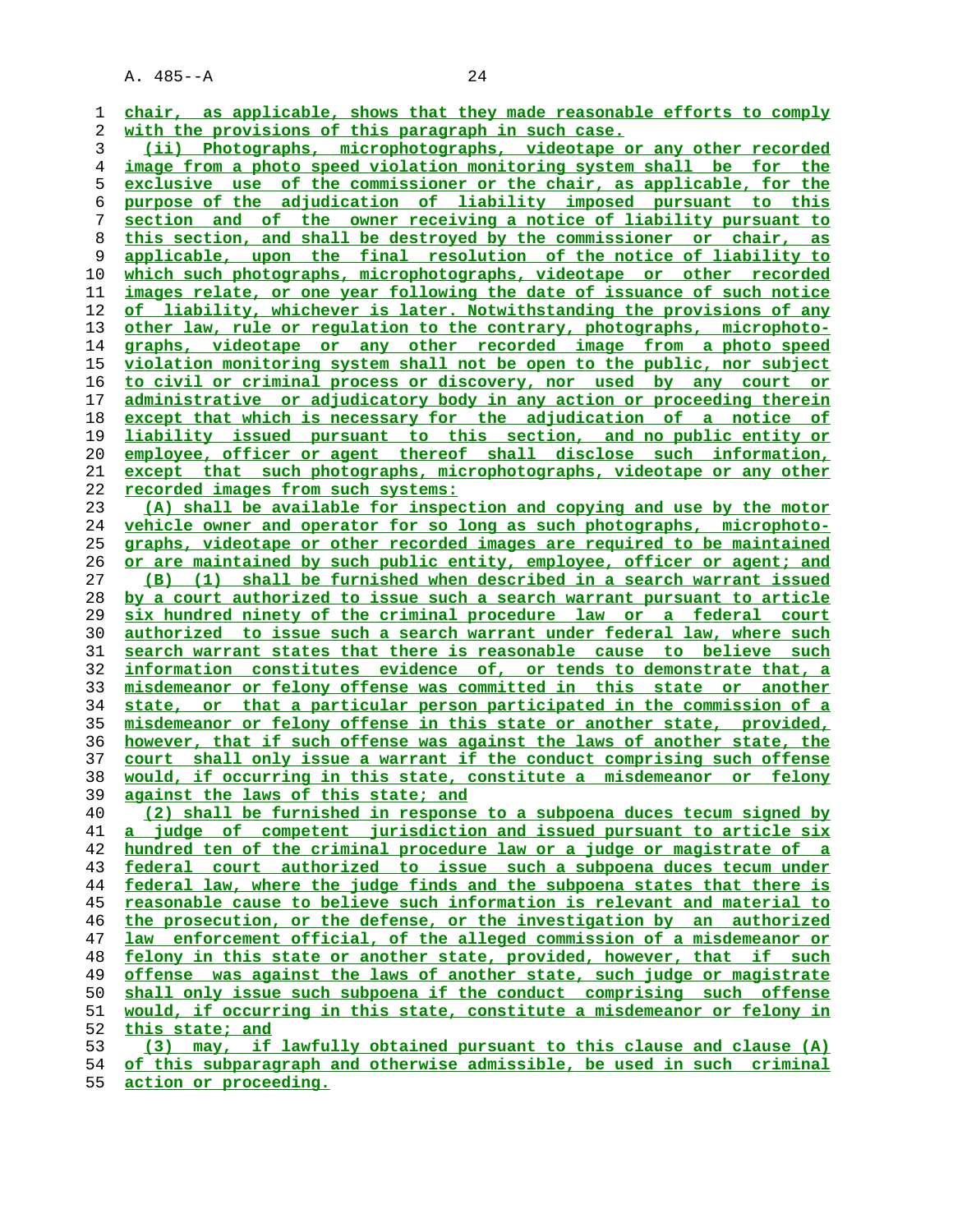**(b) If the commissioner or chair establishes a demonstration program pursuant to subdivision (a) of this section, the owner of a vehicle shall be liable for a penalty imposed pursuant to this section if such vehicle was used or operated with the permission of the owner, express or implied, within a highway construction or maintenance work area located on a controlled-access highway or on the thruway in violation of paragraph two of subdivision (d) or subdivision (f), or when other speed limits are in effect in violation of subdivision (b) or (g) or paragraph one of subdivision (d), of section eleven hundred eighty of this arti- cle, such vehicle was traveling at a speed of more than ten miles per hour above the posted speed limit in effect within such highway construction or maintenance work area, and such violation is evidenced by information obtained from a photo speed violation monitoring system; provided however that no owner of a vehicle shall be liable for a penal- ty imposed pursuant to this section where the operator of such vehicle has been convicted of the underlying violation of subdivision (b), (d), (f) or (g) of section eleven hundred eighty of this article. (c) For purposes of this section, the following terms shall have the following meanings: 1. "chair" shall mean the chair of the New York state thruway authori- ty; 2. "commissioner" shall mean the commissioner of transportation; 3. "controlled-access highway" shall mean a controlled-access highway as defined by section one hundred nineteen of this chapter under the commissioner's jurisdiction which has been functionally classified by the department of transportation as principal arterial - interstate or principal arterial - other freeway/expressway on official functional classification maps approved by the federal highway administration pursuant to part 470.105 of title 23 of the code of federal regulations, as amended from time to time; 4. "manual on uniform traffic control devices" or "MUTCD" shall mean the manual and specifications for a uniform system of traffic control devices maintained by the commissioner of transportation pursuant to section sixteen hundred eighty of this chapter; 5. "owner" shall have the meaning provided in article two-B of this chapter; 6. "photo speed violation monitoring system" shall mean a vehicle sensor installed to work in conjunction with a speed measuring device which automatically produces two or more photographs, two or more micro- photographs, a videotape or other recorded images of each vehicle at the time it is used or operated in a highway construction or maintenance work area located on a controlled-access highway or on the thruway in violation of subdivision (b), (d), (f) or (g) of section eleven hundred eighty of this article in accordance with the provisions of this section; 7. "thruway authority" shall mean the New York state thruway authori- ty, a body corporate and politic constituting a public corporation created and constituted pursuant to title nine of article two of the public authorities law; and 8. "thruway" shall mean generally a divided highway under the juris- diction of the thruway authority for mixed traffic with access limited as the authority may determine and generally with grade separations at intersections. (d) A certificate, sworn to or affirmed by a technician employed by the commissioner or chair as applicable, or a facsimile thereof, based upon inspection of photographs, microphotographs, videotape or other**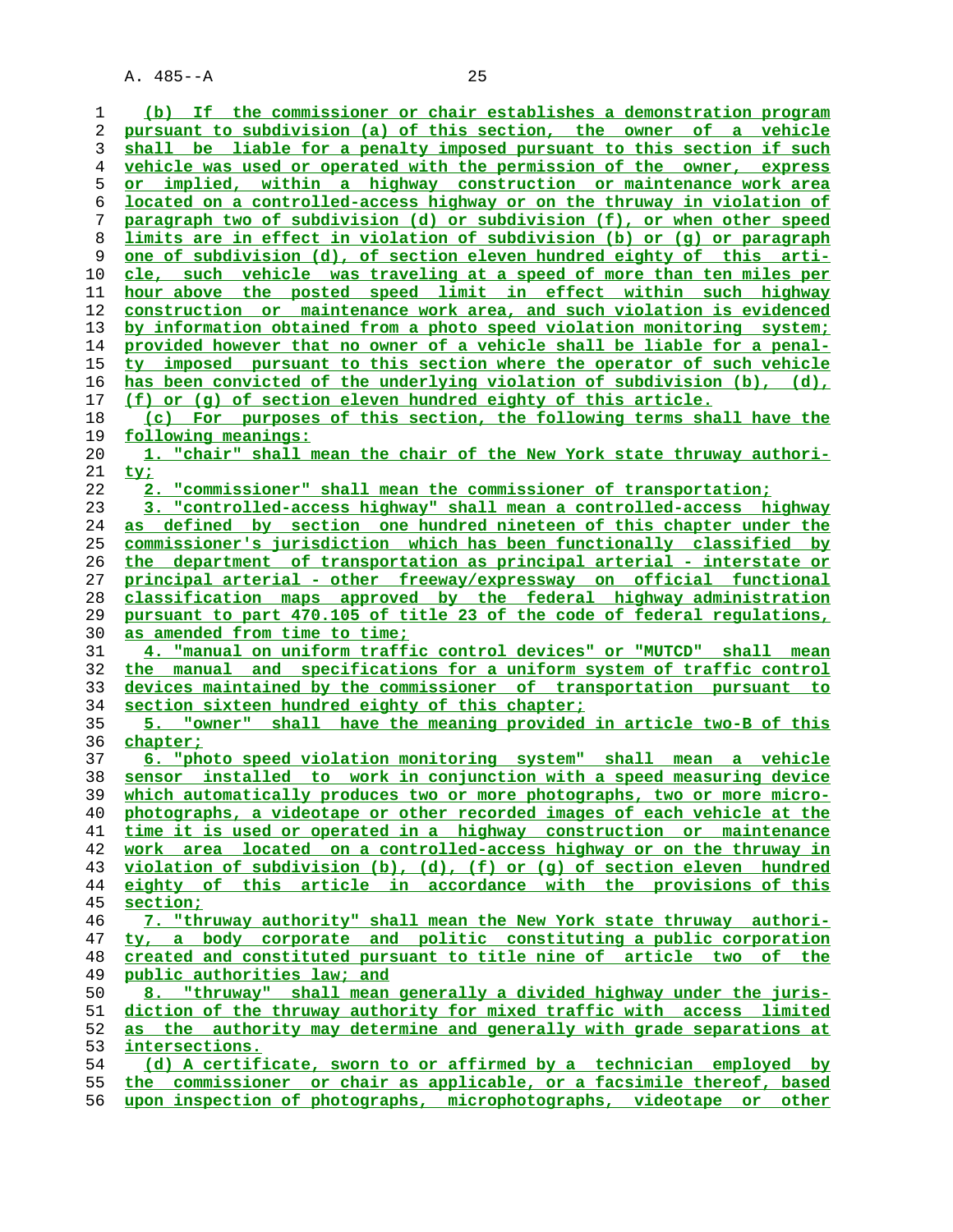**recorded images produced by a photo speed violation monitoring system, shall be prima facie evidence of the facts contained therein. Any photo- graphs, microphotographs, videotape or other recorded images evidencing such a violation shall include at least two date and time stamped images of the rear of the motor vehicle that include the same stationary object near the motor vehicle and shall be available for inspection reasonably in advance of and at any proceeding to adjudicate the liability for such violation pursuant to this section. (e) An owner liable for a violation of subdivision (b), (d), (f) or (g) of section eleven hundred eighty of this article pursuant to a demonstration program established pursuant to this section shall be liable for monetary penalties not to exceed fifty dollars for a first violation, seventy-five dollars for a second violation both of which**

**were committed within a period of eighteen months, and one hundred dollars for a third or subsequent violation all of which were committed within a period of eighteen months; provided, however, that an addi- tional penalty not in excess of twenty-five dollars for each violation may be imposed for the failure to respond to a notice of liability with- in the prescribed time period.**

**(f) An imposition of liability under the demonstration program estab- lished pursuant to this section shall not be deemed a conviction as an operator and shall not be made part of the operating record of the person upon whom such liability is imposed nor shall it be used for insurance purposes in the provision of motor vehicle insurance coverage. (g) 1. A notice of liability shall be sent by first class mail to each person alleged to be liable as an owner for a violation of subdivision (b), (d), (f) or (g) of section eleven hundred eighty of this article pursuant to this section, within fourteen business days if such owner is a resident of this state and within forty-five business days if such owner is a non-resident. Personal delivery on the owner shall not be required. A manual or automatic record of mailing prepared in the ordi- nary course of business shall be prima facie evidence of the facts contained therein.**

**2. A notice of liability shall contain the name and address of the person alleged to be liable as an owner for a violation of subdivision (b), (d), (f) or (g) of section eleven hundred eighty of this article pursuant to this section, the registration number of the vehicle involved in such violation, the location where such violation took place, the date and time of such violation, the identification number of the camera which recorded the violation or other document locator number, at least two date and time stamped images of the rear of the motor vehicle that include the same stationary object near the motor vehicle, and the certificate charging the liability.**

**3. The notice of liability shall contain information advising the person charged of the manner and the time in which he or she may contest the liability alleged in the notice. Such notice of liability shall also contain a prominent warning to advise the person charged that failure to contest in the manner and time provided shall be deemed an admission of liability and that a default judgment may be entered thereon.**

**4. The notice of liability shall be prepared and mailed by the commis- sioner or chair as applicable, or by any other entity authorized by the commissioner or chair to prepare and mail such notice of liability.**

**(h) Adjudication of the liability imposed upon owners of this section shall be by a traffic violations bureau established pursuant to section three hundred seventy of the general municipal law where the violation occurred or, if there be none, by the court having jurisdiction over**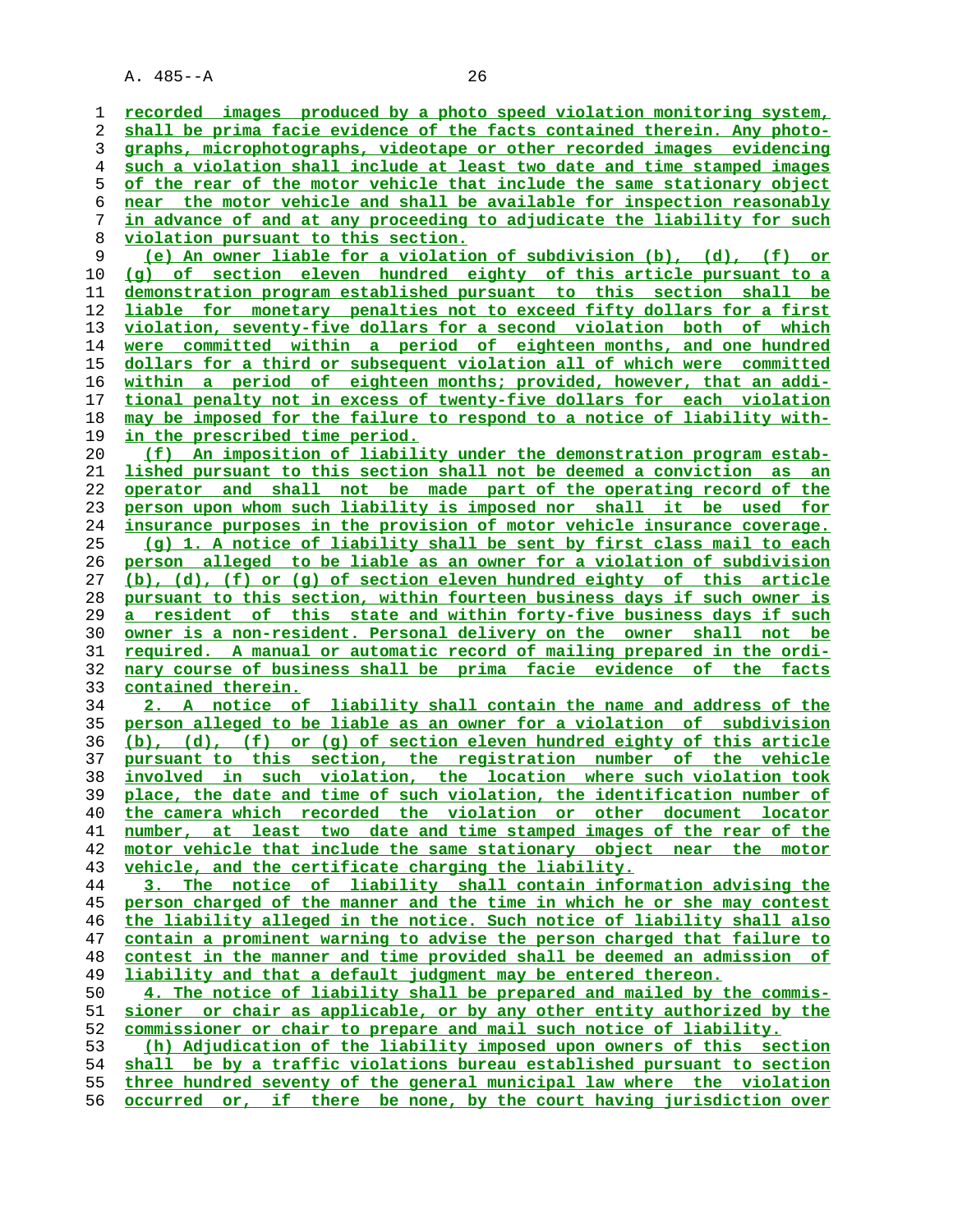| 1        | traffic infractions where the violation occurred, except that if a city         |
|----------|---------------------------------------------------------------------------------|
| 2        | has established an administrative tribunal to hear and determine                |
| 3        | complaints of traffic infractions constituting parking, standing or             |
| 4        | stopping violations such city may, by local law, authorize such adjudi-         |
| 5        | cation by such tribunal.                                                        |
| 6        | (i) If an owner receives a notice of liability pursuant to this                 |
| 7        | section for any time period during which the vehicle or the number plate        |
| 8        | $\circ$ £<br>such vehicle was reported to the police department as<br>or plates |
| 9        | having been stolen, it shall be a valid defense to an allegation of             |
| 10       | liability for a violation of subdivision (b), (d), (f) or (g) of section        |
| 11       | eleven hundred eighty of this article pursuant to this section that the         |
| 12       | vehicle or the number plate or plates of such vehicle had been reported         |
| 13       | to the police as stolen prior to the time the violation occurred and had        |
| 14       | not been recovered by such time. For purposes of asserting the defense          |
| 15       | provided by this subdivision, it shall be sufficient that a certified           |
| 16       | copy of the police report on the stolen vehicle or number plate or              |
| 17       | plates of such vehicle be sent by first class mail to the traffic               |
| 18       | violations bureau, court having jurisdiction or parking violations              |
| 19       | <u>bureau.</u>                                                                  |
| 20       | (j) 1. Where the adjudication of liability imposed upon owners pursu-           |
| 21       | ant to this section is by a traffic violations bureau or a court having         |
|          | jurisdiction, an owner who is a lessor of a vehicle to which a notice of        |
| 22<br>23 | liability was issued pursuant to subdivision (g) of this section shall          |
|          | not be liable for the violation of subdivision (b), (d), (f) or (q) of          |
| 24<br>25 | section eleven hundred eighty of this article pursuant to this section,         |
|          |                                                                                 |
| 26       | provided that he or she sends to the traffic violations bureau or court         |
| 27       | having jurisdiction a copy of the rental, lease or other such contract          |
| 28       | document covering such vehicle on the date of the violation, with the           |
| 29       | name and address of the lessee clearly legible, within thirty-seven days        |
| 30       | after receiving notice from the bureau or court of the date and time of         |
| 31       | such violation, together with the other information contained in the            |
| 32       | original notice of liability. Failure to send such information within           |
| 33       | such thirty-seven day time period shall render the owner liable for the         |
| 34       | penalty prescribed by this section. Where the lessor complies with the          |
| 35       | provisions of this paragraph, the lessee of such vehicle on the date of         |
| 36       | such violation shall be deemed to be the owner of such vehicle for              |
| 37       | purposes of this section, shall be subject to liability for the                 |
| 38       | violation of subdivision (b), (d), (f) or (g) of section eleven hundred         |
| 39       | eighty of this article pursuant to this section and shall be sent a             |
| 40       | notice of liability pursuant to subdivision (g) of this section.                |
| 41       | 2. (i) In a city which, by local law, has authorized the adjudication           |
| 42       | of liability imposed upon owners by this section by a parking violations        |
| 43       | bureau, an owner who is a lessor of a vehicle to which a notice of              |
| 44       | liability was issued pursuant to subdivision (q) of this section shall          |
| 45       | not be liable for the violation of subdivision (b), (d), (f) or (q) of          |
| 46       | section eleven hundred eighty of this article, provided that:                   |
| 47       | (A) prior to the violation, the lessor has filed with the bureau in             |
| 48       | accordance with the provisions of section two hundred thirty-nine of            |
| 49       | this chapter; and                                                               |
| 50       | (B) within thirty-seven days after receiving notice from the bureau of          |
| 51       | the date and time of a liability, together with the other information           |
| 52       | contained in the original notice of liability, the lessor submits to the        |
| 53       | bureau the correct name and address of the lessee of the vehicle identi-        |
| 54       | fied in the notice of liability at the time of such violation, together         |

**with such other additional information contained in the rental, lease or**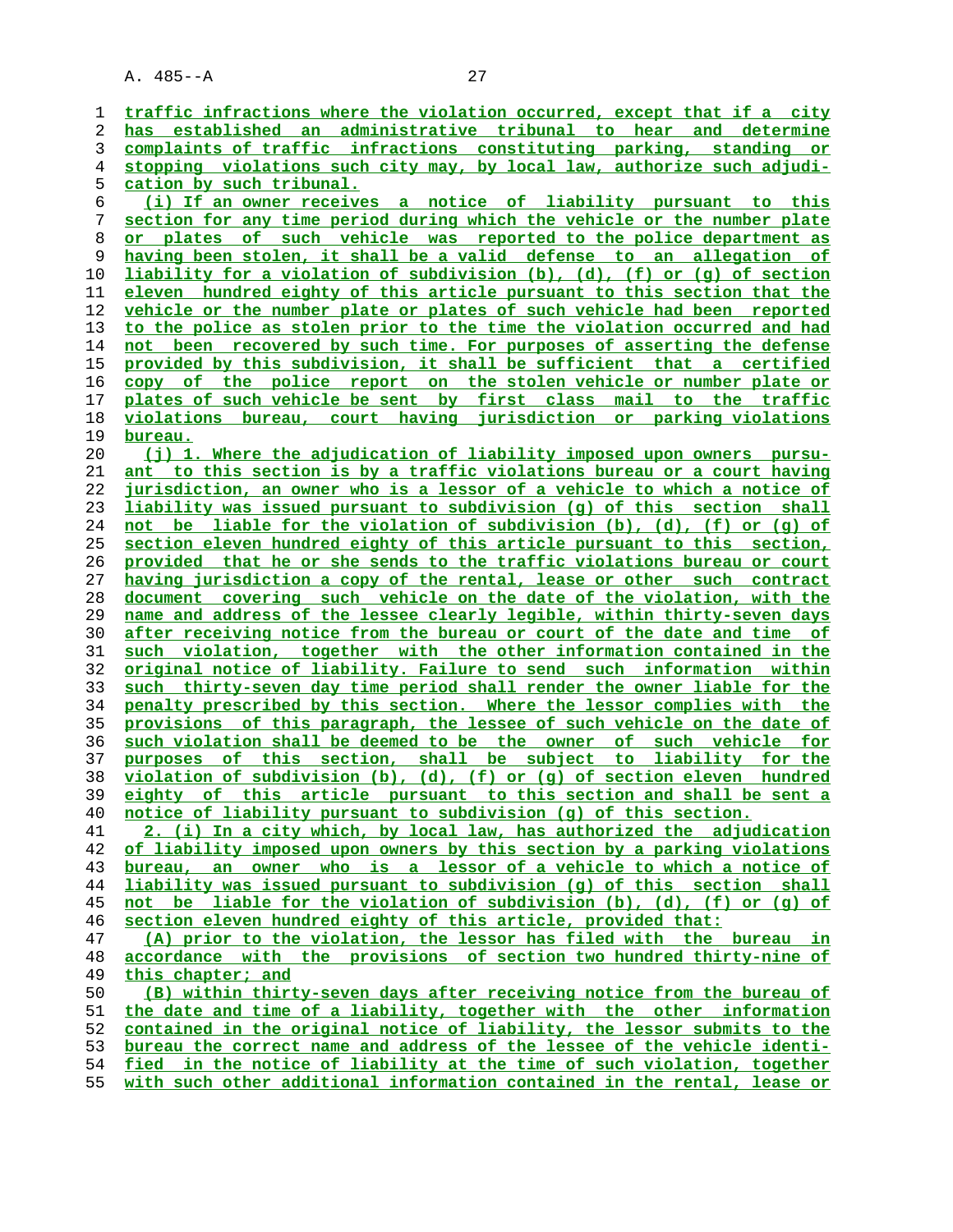| 1  | other contract document, as may be reasonably required by the bureau        |
|----|-----------------------------------------------------------------------------|
| 2  | pursuant to regulations that may be promulgated for such purpose.           |
| 3  | (ii) Failure to comply with clause (B) of subparagraph (i) of this          |
| 4  | paragraph shall render the owner liable for the penalty prescribed in       |
| 5  | this section.                                                               |
| 6  | (iii) Where the lessor complies with the provisions of this paragraph,      |
|    |                                                                             |
| 7  | the lessee of such vehicle on the date of such violation shall be deemed    |
| 8  | to be the owner of such vehicle for purposes of this section, shall be      |
| 9  | subject to liability for such violation pursuant to this section and        |
| 10 | shall be sent a notice of liability pursuant to subdivision (q) of this     |
| 11 | section.                                                                    |
| 12 | (k) 1. If the owner liable for a violation of subdivision (b), (d),         |
| 13 | (f) or (g) of section eleven hundred eighty of this article pursuant to     |
| 14 | this section was not the operator of the vehicle at the time of the         |
|    |                                                                             |
| 15 | violation, the owner may maintain an action for indemnification against     |
| 16 | the operator.                                                               |
| 17 | 2. Notwithstanding any other provision of this section, no owner of a       |
| 18 | vehicle shall be subject to a monetary fine imposed pursuant to this        |
| 19 | section if the operator of such vehicle was operating such vehicle with-    |
| 20 | out the consent of the owner at the time such operator operated such        |
| 21 | vehicle in violation of subdivision (b), (d), (f) or (q) of section         |
| 22 | eleven hundred eighty of this article. For purposes of this subdivision     |
| 23 | there shall be a presumption that the operator of such vehicle was oper-    |
|    |                                                                             |
| 24 | ating such vehicle with the consent of the owner at the time such opera-    |
| 25 | tor operated such vehicle in violation of subdivision (b), (d), (f) or      |
| 26 | (q) of section eleven hundred eighty of this article.                       |
| 27 | (1) Nothing in this section shall be construed to limit the liability       |
| 28 | of an operator of a vehicle for any violation of subdivision (b), (d),      |
| 29 | (f) or (g) of section eleven hundred eighty of this article.                |
| 30 | (m) If the commissioner or chair adopts a demonstration program pursu-      |
| 31 | ant to subdivision (a) of this section the commissioner or chair, as        |
| 32 | applicable, shall conduct a study and submit a report on or before May      |
|    |                                                                             |
| 33 | first, two thousand twenty-four and a report on or before May first, two    |
| 34 | thousand twenty-six on the results of the use of photo devices to the       |
| 35 | governor, the temporary president of the senate and the speaker of the      |
| 36 | assembly. The commissioner or chair shall also make such reports avail-     |
| 37 | able on their public-facing websites, provided that they may provide        |
| 38 | aggregate data from paragraph one of this subdivision if the commission-    |
| 39 | er or chair finds that publishing specific location data would jeopard-     |
| 40 | ize public safety. Such report shall include:                               |
| 41 | 1. the locations where and dates when photo speed violation monitoring      |
| 42 | systems were used;                                                          |
| 43 | 2. the aggregate number, type and severity of crashes, fatalities,          |
|    |                                                                             |
| 44 | injuries and property damage reported within all highway construction or    |
| 45 | maintenance work areas on controlled-access highways or on the thruway,     |
| 46 | to the extent the information is maintained by the commissioner, chair      |
| 47 | or the department of motor vehicles of this state;                          |
| 48 | 3. the aggregate number, type and severity of crashes, fatalities,          |
| 49 | <u>injuries and property damage reported within highway construction or</u> |
| 50 | maintenance work areas where photo speed violation monitoring systems       |
| 51 | were used, to the extent the information is maintained by the commis-       |
| 52 | sioner, chair or the department of motor vehicles of this state;            |
|    |                                                                             |
| 53 | 4. the number of violations recorded within all highway construction        |
| 54 | or maintenance work areas on controlled-access highways or on the thru-     |
| 55 | way, in the aggregate on a daily, weekly and monthly basis to the extent    |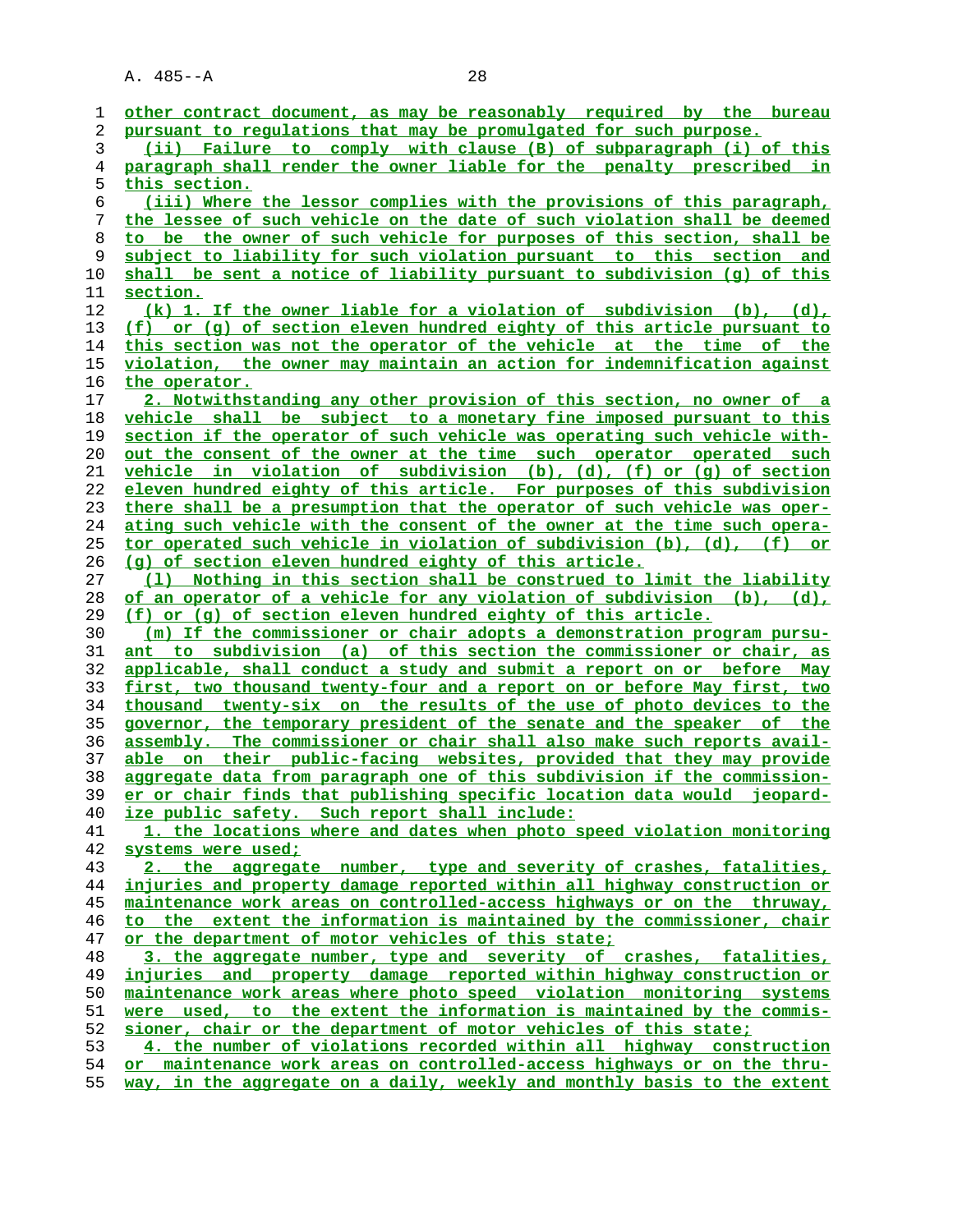| 1  | the information is maintained by the commissioner, chair or the depart-  |
|----|--------------------------------------------------------------------------|
| 2  | ment of motor vehicles of this state;                                    |
| 3  | 5. the number of violations recorded within each highway construction    |
| 4  | or maintenance work area where a photo speed violation monitoring system |
| 5  | is used, in the aggregate on a daily, weekly and monthly basis;          |
| 6  | 6. to the extent the information is maintained by the commissioner,      |
| 7  | chair or the department of motor vehicles of this state, the number of   |
| 8  | violations recorded within all highway construction or maintenance work  |
| 9  | areas on controlled-access highways or on the thruway that were:         |
| 10 | (i) more than ten but not more than twenty miles per hour over the       |
| 11 | posted speed limit;                                                      |
| 12 | (ii) more than twenty but not more than thirty miles per hour over the   |
| 13 | posted speed limit;                                                      |
| 14 | (iii) more than thirty but not more than forty miles per hour over the   |
| 15 | posted speed limit; and                                                  |
| 16 | (iv) more than forty miles per hour over the posted speed limit;         |
| 17 | 7. the number of violations recorded within each highway construction    |
| 18 | or maintenance work area where a photo speed violation monitoring system |
| 19 | is used that were:                                                       |
| 20 | (i) more than ten but not more than twenty miles per hour over the       |
| 21 | posted speed limit;                                                      |
| 22 | (ii) more than twenty but not more than thirty miles per hour over the   |
| 23 | posted speed limit;                                                      |
| 24 | (iii) more than thirty but not more than forty miles per hour over the   |
| 25 | posted speed limit; and                                                  |
| 26 | (iv) more than forty miles per hour over the posted speed limit;         |
| 27 | 8. the total number of notices of liability issued for violations        |
| 28 | recorded by such systems;                                                |
| 29 | 9. the number of fines and total amount of fines paid after the first    |
| 30 | notice of liability issued for violations recorded by such systems, to   |
| 31 | the extent the information is maintained by the commissioner, chair or   |
| 32 | the department of motor vehicles of this state;                          |
| 33 | 10. the number of violations adjudicated and the results of such adju-   |
| 34 | dications including breakdowns of dispositions made for violations       |
| 35 | recorded by such systems, to the extent the information is maintained by |
| 36 | the commissioner, chair or the department of motor vehicles of this      |
| 37 | state;                                                                   |
| 38 | 11. the total amount of revenue realized by the state or thruway         |
| 39 | authority in connection with the program;                                |
| 40 | 12. the expenses incurred by the state or the thruway authority in       |
| 41 | connection with the program;                                             |
| 42 | 13. an itemized list of expenditures made by the state and the thruway   |
| 43 | authority on work zone safety projects undertaken in accordance with     |
| 44 | subdivisions eleven and twelve of section eighteen hundred three of this |
| 45 | chapter; and                                                             |
| 46 | 14. the quality of the adjudication process and its results, to the      |
| 47 | extent the information is maintained by the commissioner, chair or the   |
| 48 | department of motor vehicles of this state.                              |
| 49 | (n) It shall be a defense to any prosecution for a violation of subdi-   |
| 50 | $vision (b), (d), (f) or (q) of section eleven hundred eighty of this$   |
| 51 | article pursuant to this section that such photo speed violation moni-   |
| 52 | toring system was malfunctioning at the time of the alleged violation.   |
| 53 | § 13. Section 1803 of the vehicle and traffic law is amended by adding   |
| 54 | two new subdivisions 11 and 12 to read as follows:                       |
| 55 | 11. Except as otherwise provided in paragraph e of subdivision one of    |
| 56 | this section, where the commissioner of transportation has established a |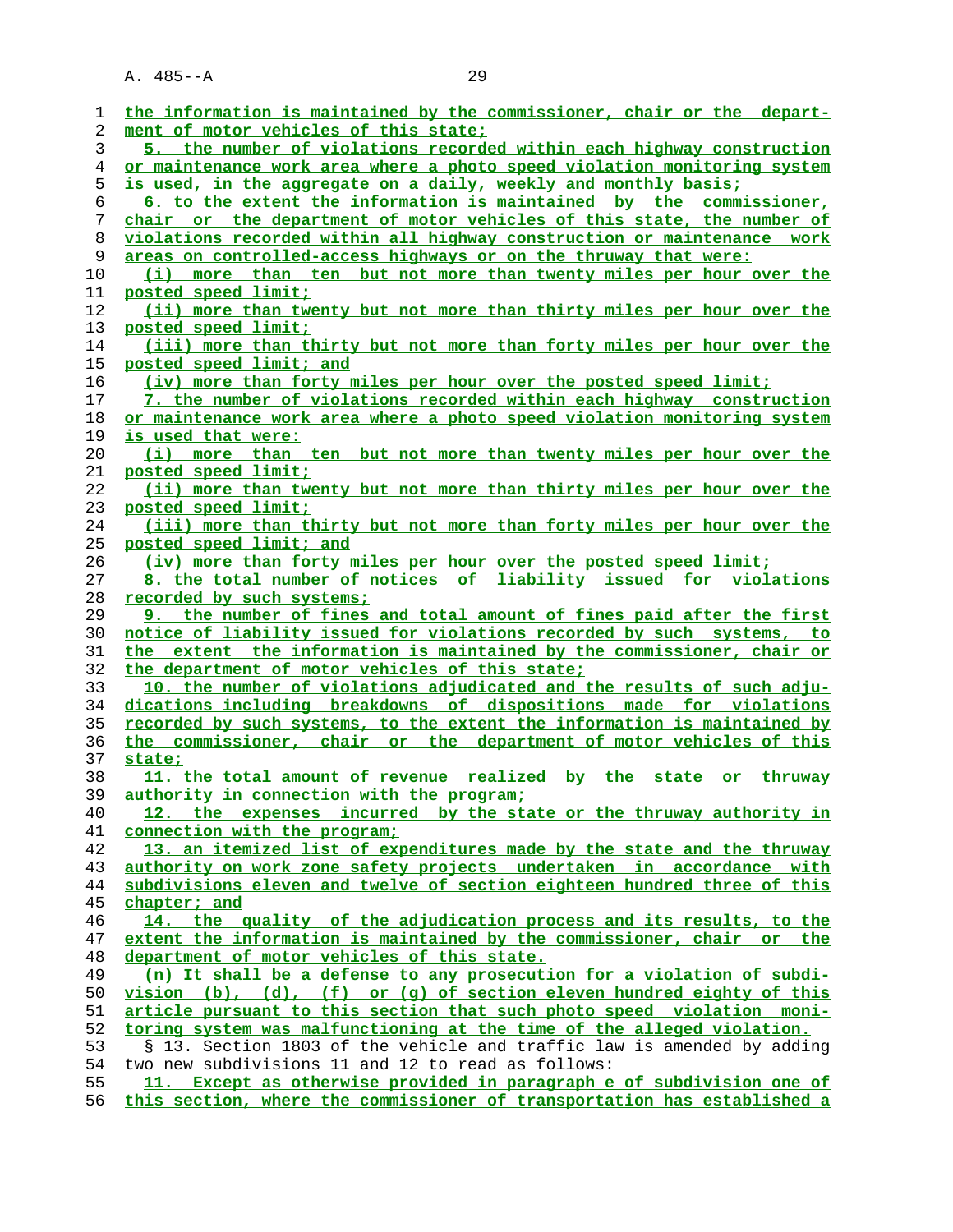**demonstration program imposing monetary liability on the owner of a vehicle for failure of an operator thereof to comply with subdivision (b), (d), (f) or (g) of section eleven hundred eighty of this chapter in accordance with section eleven hundred eighty-e of this chapter, any fine or penalty collected by a court, judge, magistrate or other officer for an imposition of liability which occurs pursuant to such program shall be paid to the state comptroller within the first ten days of the month following collection. Every such payment shall be accompanied by a statement in such form and detail as the comptroller shall provide. The**

**comptroller shall pay eighty percent of any such fine or penalty imposed for such liability to the general fund, and twenty percent of any such fine or penalty to the city, town or village in which the violation giving rise to the liability occurred. With respect to the percentage of fines or penalties paid to the general fund, no less than sixty percent shall be dedicated to department of transportation work zone safety projects after deducting the expenses necessary to administer such demonstration program, provided, however, that such funds provided pursuant to this subdivision shall be payable on the audit and warrant of the comptroller and shall only be used to supplement and not supplant current expenditures of state funds on work zone safety projects. For the purposes of this subdivision, "work zone safety projects" shall apply to work zones under the jurisdiction of the department of trans- portation and shall include, but not be limited to, inspection and implementation of work zone design, maintenance, traffic plans and mark- ings, worker safety training, contractor outreach, enforcement efforts, radar speed display signs at major active work zones and police presence at major active work zones, as provided in section twenty-two of the transportation law. All fines, penalties and forfeitures paid to a city, town or village pursuant to the provisions of this subdivision shall be credited to the general fund of such city, town or village, unless a different disposition is prescribed by charter, special law, local law or ordinance.**

**12. Except as otherwise provided in paragraph e of subdivision one of this section, where the chair of the New York state thruway authority has established a demonstration program imposing monetary liability on the owner of a vehicle for failure of an operator thereof to comply with subdivision (b), (d), (f) or (g) of section eleven hundred eighty of this chapter in accordance with section eleven hundred eighty-e of this chapter, any fine or penalty collected by a court, judge, magistrate or other officer for an imposition of liability which occurs pursuant to such program shall be paid to the state comptroller within the first ten days of the month following collection. Every such payment shall be accompanied by a statement in such form and detail as the comptroller shall provide. The comptroller shall pay eighty percent of any such fine or penalty imposed for such liability to the thruway authority, and twenty percent of any such fine or penalty to the city, town or village in which the violation giving rise to the liability occurred. With respect to the percentage of fines or penalties paid to the thruway authority, no less than sixty percent shall be dedicated to thruway authority work zone safety projects after deducting the expenses neces- sary to administer such demonstration program, provided, however, that such funds provided pursuant to this subdivision shall be payable on the audit and warrant of the comptroller and shall only be used to supple- ment and not supplant current expenditures of state funds on work zone safety projects. For the purposes of this subdivision, "work zone safety projects" shall apply to work zones under the jurisdiction of the thru-**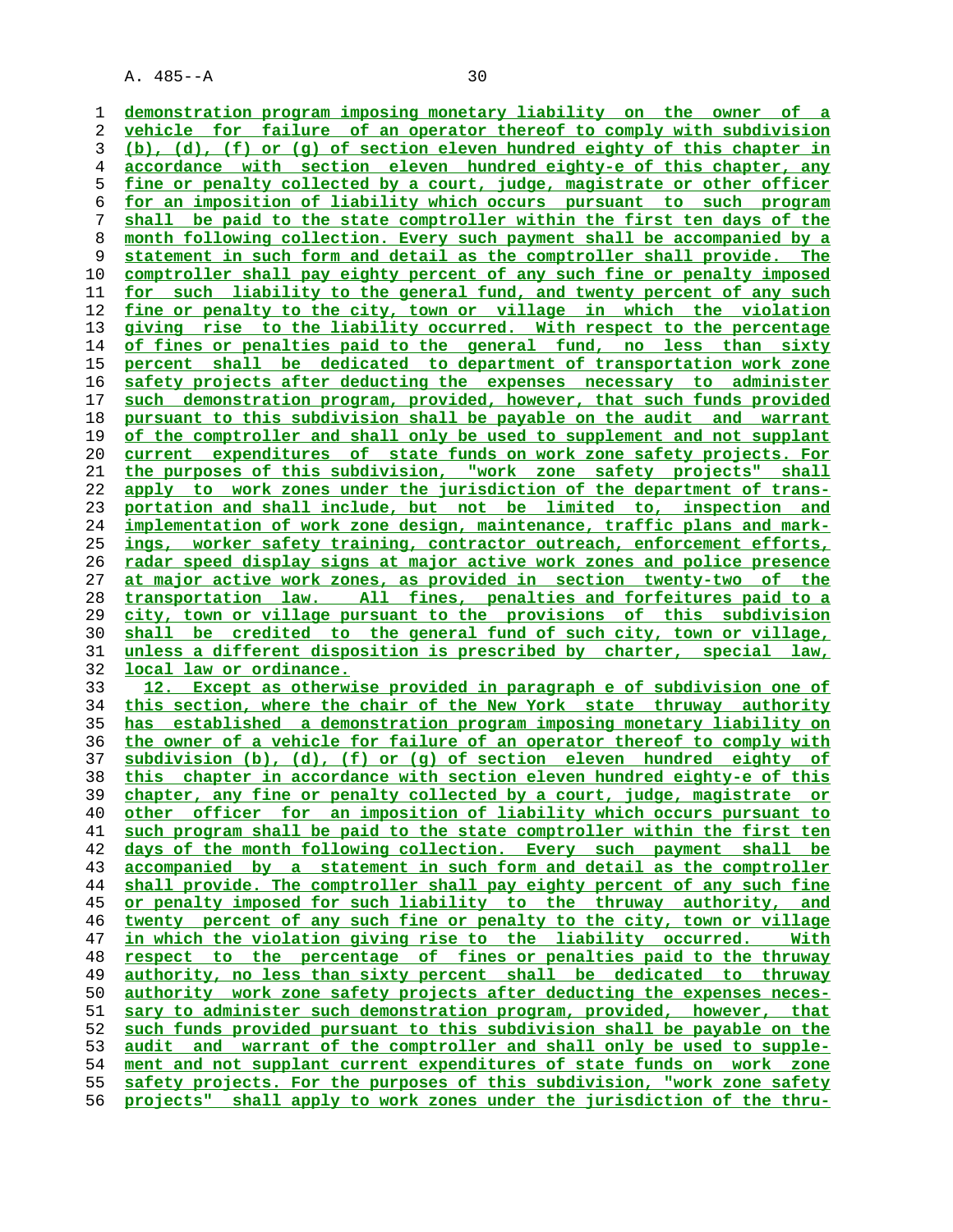**way authority and shall include, but not be limited to, inspection and implementation of work zone design, maintenance, traffic plans and mark- ings, worker safety training, contractor outreach, enforcement efforts, radar speed display signs at major active work zones and police presence at major active work zones, as provided in section twenty-two of the transportation law. For the purposes of this subdivision, the term "thruway authority" shall mean the New York state thruway authority, a body corporate and politic constituting a public corporation created and constituted pursuant to title nine of article two of the public authori- ties law. All fines, penalties and forfeitures paid to a city, town or village pursuant to the provisions of this subdivision shall be credited to the general fund of such city, town or village, unless a different disposition is prescribed by charter, special law, local law or ordi-** 14 **nance.**

15 § 14. Subdivision 2 of section 87 of the public officers law is

 16 amended by adding a new paragraph (r) to read as follows: 17 **(r) are photographs, microphotographs, videotape or other recorded** 18 **images prepared under the authority of section eleven hundred eighty-e**

19 **of the vehicle and traffic law.**

 20 § 15. The purchase or lease of equipment for a demonstration program 21 pursuant to section 1180-e of the vehicle and traffic law shall be 22 subject to the provisions of section 103 of the general municipal law.

 23 § 16. For the purpose of informing and educating owners of motor vehi- 24 cles in this state, an agency or authority authorized to issue notices 25 of liability pursuant to the provisions of this act shall, during the 26 first thirty-day period in which the photo violation monitoring systems 27 are in operation pursuant to the provisions of this act, issue a written 28 warning in lieu of a notice of liability to all owners of motor vehicles 29 who would be held liable for failure of operators thereof to comply with 30 subdivision (b), (d), (f) or (g) of section eleven hundred eighty of the 31 vehicle and traffic law in accordance with section eleven hundred eight- 32 y-e of the vehicle and traffic law.

 33 § 17. This act shall take effect on the thirtieth day after it shall 34 have become a law; provided, however, that sections twelve, thirteen, 35 fourteen, fifteen and sixteen of this act shall expire and be deemed 36 repealed 5 years after such effective date when upon such date the 37 provisions of such sections shall be deemed repealed; provided that 38 effective immediately, the addition, amendment and/or repeal of any rule 39 or regulation necessary for the implementation of this act on its effec- 40 tive date are authorized and directed to be made and completed on or 41 before such effective date; and provided further, that:

 42 (a) the amendments to the opening paragraph and paragraph (c) of 43 subdivision 1 of section 1809 of the vehicle and traffic law made by 44 section eight of this act shall not affect the expiration of such 45 section and shall be deemed to expire therewith, when upon such date the 46 provisions of section eight-a of this act shall take effect;

 47 (b) the amendments to the opening paragraph and paragraph (c) of 48 subdivision 1 of section 1809 of the vehicle and traffic law made by 49 section eight-a of this act shall not affect the expiration of such 50 section and shall be deemed to expire therewith, when upon such date the 51 provisions of section eight-b of this act shall take effect;

 52 (c) the amendments to subdivision 1 of section 1809 of the vehicle and 53 traffic law made by section eight-b of this act shall not affect the 54 expiration of such section and shall be deemed to expire therewith, when 55 upon such date the provisions of section eight-c of this act shall take 56 effect;